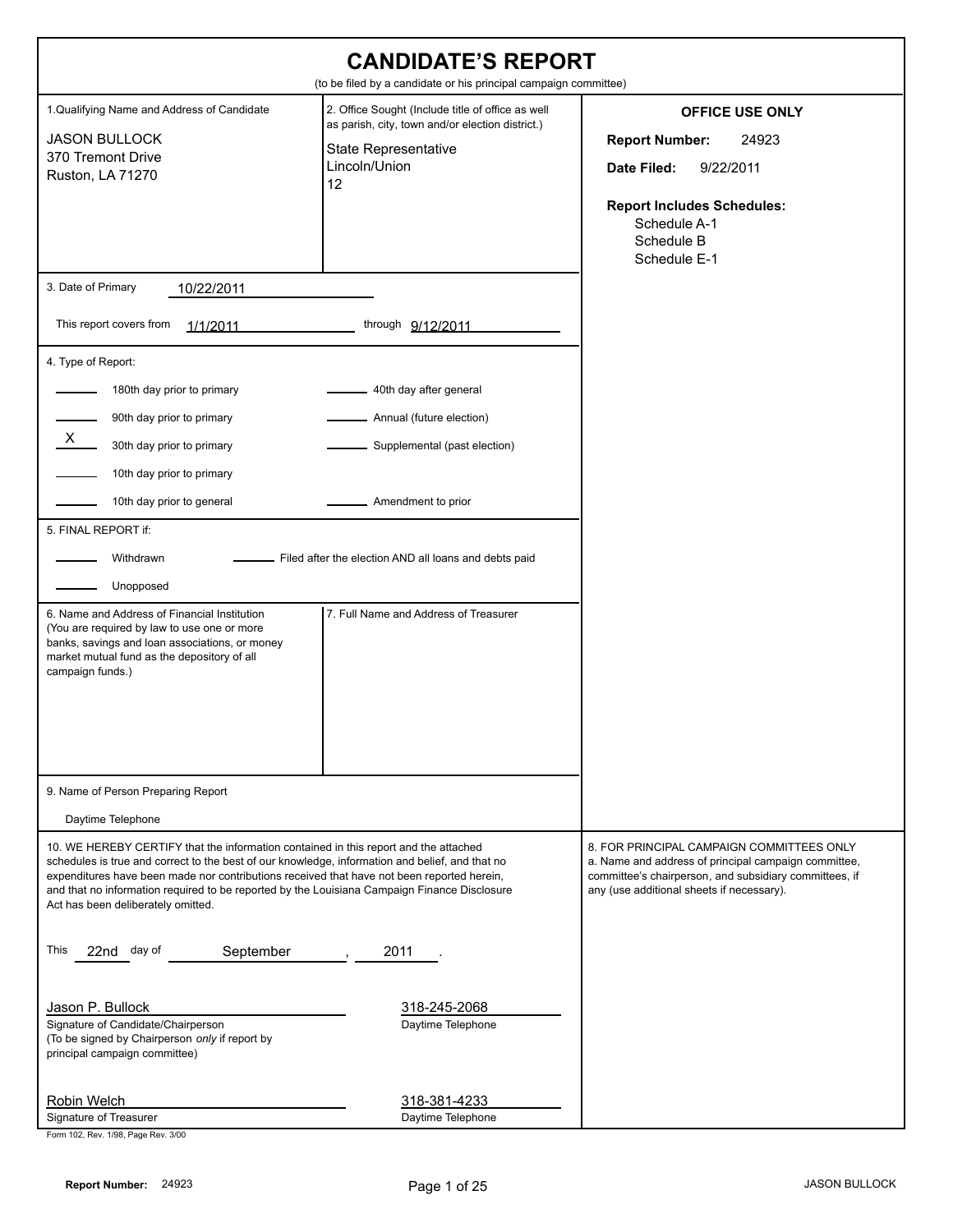#### **SUMMARY PAGE**

| <b>RECEIPTS</b>                                     | <b>This Period</b> |
|-----------------------------------------------------|--------------------|
| 1. Contributions (Schedule A-1)                     | \$52,525.00        |
| 2. In-kind Contributions (Schedule A-2)             | \$0.00             |
| 3. Campaign paraphernalia sales of \$25 or less     | \$0.00             |
| 4. <b>TOTAL CONTRIBUTIONS</b> (Lines $1 + 2 + 33$ ) | \$52,525.00        |
| 5. Other Receipts (Schedule A-3)                    | \$0.00             |
| 6. Loans Received (Schedule B)                      | \$15,000.00        |
| 7. Loan Repayments Received (Schedule D)            | \$0.00             |
| 8. <b>TOTAL RECEIPTS</b> (Lines $4 + 5 + 6 + 7$ )   | \$67,525.00        |

| <b>DISBURSEMENTS</b>                                    | <b>This Period</b> |
|---------------------------------------------------------|--------------------|
| 9. Expenditures (Schedule E-1)                          | \$58,970.83        |
| 10. Other Disbursements (Schedule E-2)                  | \$0.00             |
| 11. Loan Repayments Made (Schedule B)                   | \$0.00             |
| 12. Funds Loaned (Schedule D)                           | \$0.00             |
| 13. <b>TOTAL DISBURSEMENTS</b> (Lines 9 + 10 + 11 + 12) | \$58,970.83        |

| <b>FINANCIAL SUMMARY</b>                                                                                                                            | Amount      |
|-----------------------------------------------------------------------------------------------------------------------------------------------------|-------------|
| 14. Funds on hand at beginning of reporting period<br>(Must equal funds on hand at close from last report or -0- if first report for this election) | \$0.00      |
| 15. Plus total receipts this period<br>(Line 8 above)                                                                                               | \$67,525.00 |
| 16. Less total disbursements this period<br>(Line 13 above)                                                                                         | \$58,970.83 |
| 17. Less in-kind contributions<br>(Line 2 above)                                                                                                    | \$0.00      |
| 18. Funds on hand at close of reporting period                                                                                                      | \$8,554.17  |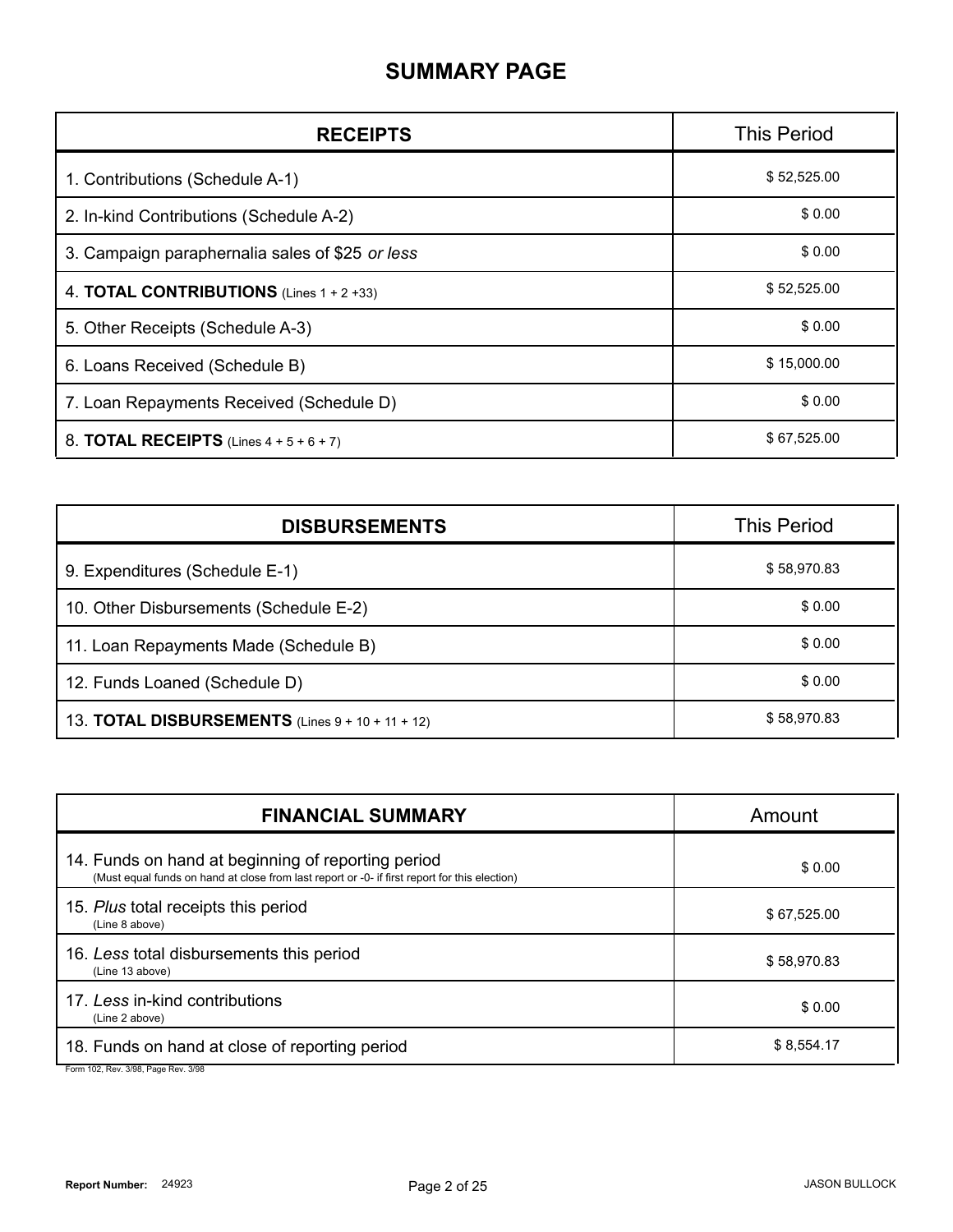#### **SUMMARY PAGE (continued)**

| <b>INVESTMENTS</b>                                                                                                                                             | Amount |
|----------------------------------------------------------------------------------------------------------------------------------------------------------------|--------|
| 19. Of funds on hand at beginning of reporting period (Line 14, above), amount held in<br>investments (i.e., savings accounts, CD's, money market funds, etc.) | \$0.00 |
| 20. Of funds on hand at close of reporting period (Line 18, above), amount held in<br>investments                                                              | \$0.00 |

| <b>FINANCIAL SUMMARY</b>                                                                                                                                                                    | Amount      |
|---------------------------------------------------------------------------------------------------------------------------------------------------------------------------------------------|-------------|
| 21. Candidate's personal funds<br>(Use of personal funds as either a contribution or loan to the campaign should be<br>reported on Schedules A-1 or B.)                                     | \$15,000.00 |
| 22. Contributions received from political committees<br>(From Schedules A-1 and A-2)                                                                                                        | \$0.00      |
| 23. All proceeds from the sale of tickets to fundraising events<br>(Receipts from the sale of tickets are contributions and must also be reported on<br>Schedule A-1.)                      | \$0.00      |
| 24. Proceeds from the sale of campaign paraphernalia<br>(Receipts from the sale of campaign paraphernalia are contributions and must also<br>be reported on Schedule A-1 or Line 3, above.) | \$0.00      |
| 25. Expenditures from petty cash fund<br>(Must also be reported on Schedule E-1.)                                                                                                           | \$0.00      |

#### **NOTICE**

The personal use of campaign funds is prohibited.\* The use of campaign funds must be related to a political campaign or the holding of a public office or party position. However, campaign funds may be used to reimburse a candidate for expenses related to his campaign or office, to pay taxes on the interest earned on campaign funds or to replace articles lost, stolen, or damaged in connection with a campaign.

Excess campaign funds may be returned to contributors on a pro rata basis, given as a charitable contribution as provided in 26 USC 170(c), given to a charitable organization as defined in 26 USC 501(c) (3), expended in support of or opposition to a proposition, political party, or candidacy of any person, or maintained in a segregated fund for use in future political campaigns or activity related to preparing for future candidacy to elective office.

\*The prohibition on the personal use of campaign funds does not apply to campaign funds received prior to July 15, 1988. Form 102, Rev. Rev. 3/98, Page Rev. 3/00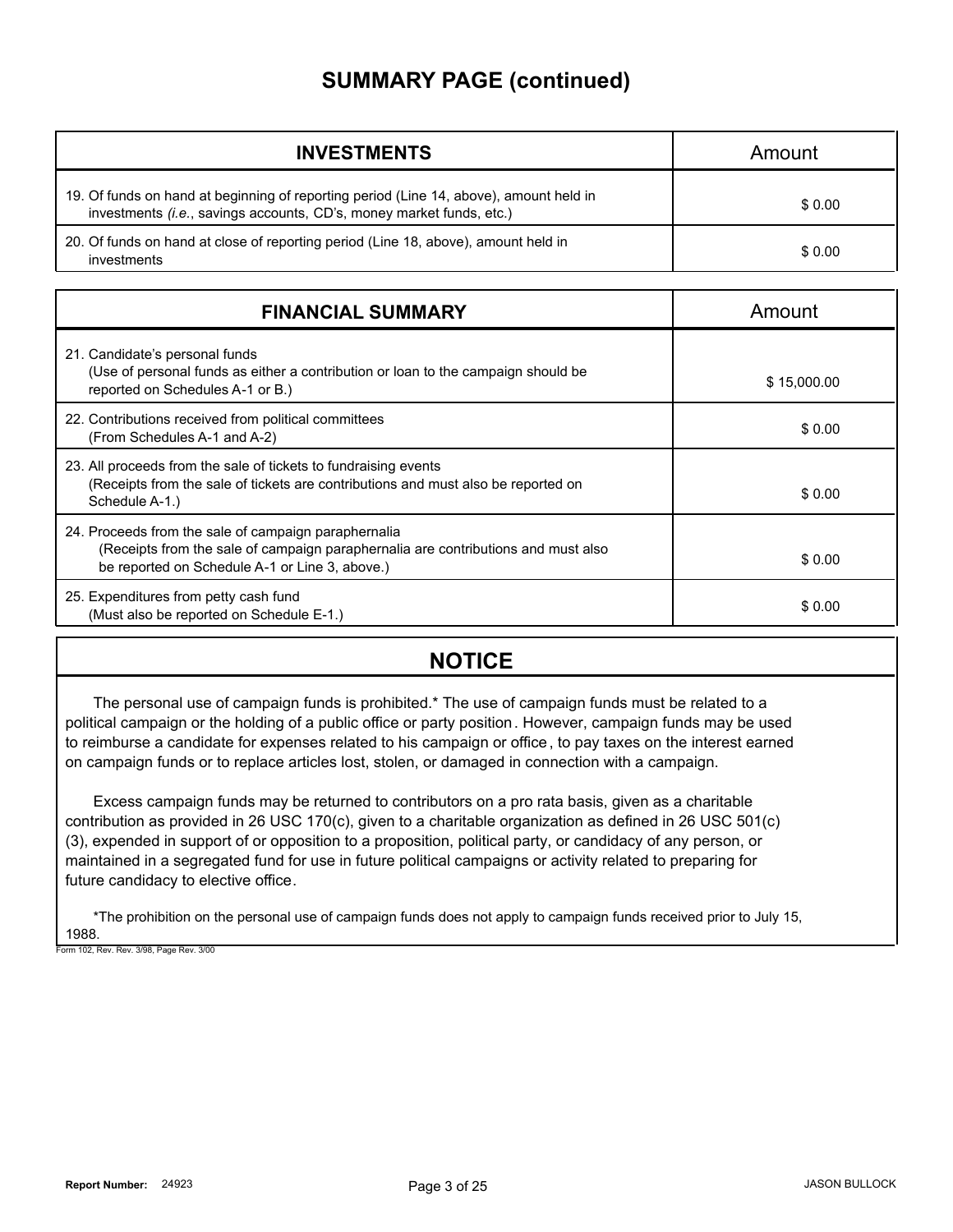The following information must be provided for all contributors to your campaign during this reporting period, except for in-kind contributions. Information on in-kind contributions is reported on SCHEDULE A-2: IN-KIND CONTRIBUTIONS. In Column 1, check if the contributor is a political committee or a party committee. Any personal funds a candidate contributes to his campaign must be reported on this schedule. Personal funds a candidate *loans* to his campaign should be reported on Schedule B. For anonymous contributions, see SCHEDULE F. Totals and subtotals are *optional*. Completion of totals and subtotals may assist in calculating totals that must be reported on the Summary Page.

| 1. Name and Address of Contributor                              |            | 2. Contributions this Reporting Period              |            |
|-----------------------------------------------------------------|------------|-----------------------------------------------------|------------|
|                                                                 | a. Date(s) | b. Amount(s)                                        |            |
| ALEXANDER CONTRACTORS<br>P.O. Box 428<br>Jonesboro, LA 71251    | 08/19/2011 | \$500.00                                            | \$500.00   |
| PARTY COMMITTEE?<br>POLITICAL COMMITTEE?                        |            |                                                     |            |
| MR. JOHN E ALLEN<br>512 Heights Blvd<br>Houston, TX 77007       | 08/19/2011 | \$250.00                                            | \$250.00   |
| POLITICAL COMMITTEE?<br>PARTY COMMITTEE?                        |            |                                                     |            |
| W. S BASKIN<br>P.O. Box 1326<br>Ruston, LA 71273                | 08/19/2011 | \$125.00                                            | \$125.00   |
| PARTY COMMITTEE?<br>POLITICAL COMMITTEE?                        |            |                                                     |            |
| MR. JOE BELK<br>507 Guthrie Road<br>Sterlington, LA 71280       | 08/15/2011 | \$500.00                                            | \$500.00   |
| POLITICAL COMMITTEE?<br>PARTY COMMITTEE?                        |            |                                                     |            |
| MR. CHRISTIAN BENNETT<br>1006 Chase Lane<br>Ruston, LA 71270    | 08/19/2011 | \$125.00                                            | \$125.00   |
| POLITICAL COMMITTEE?<br>PARTY COMMITTEE?                        |            |                                                     |            |
| <b>BIENVILLE MOTORS</b><br>3738 2nd Street<br>Arcadia, LA 71001 | 08/19/2011 | \$2,500.00                                          | \$2,500.00 |
| POLITICAL COMMITTEE?<br>PARTY COMMITTEE?                        |            |                                                     |            |
| 4. SUBTOTAL (this page)                                         |            | \$4,000.00                                          | N/A        |
| 5. TOTAL (complete only on last page of this schedule)          |            |                                                     | N/A        |
| 6. CONTRIBUTIONS FROM POLITICAL COMMITTEES:                     |            |                                                     |            |
| SUBTOTAL (this page)<br>\$0.00                                  |            | TOTAL (complete only on last page of this schedule) |            |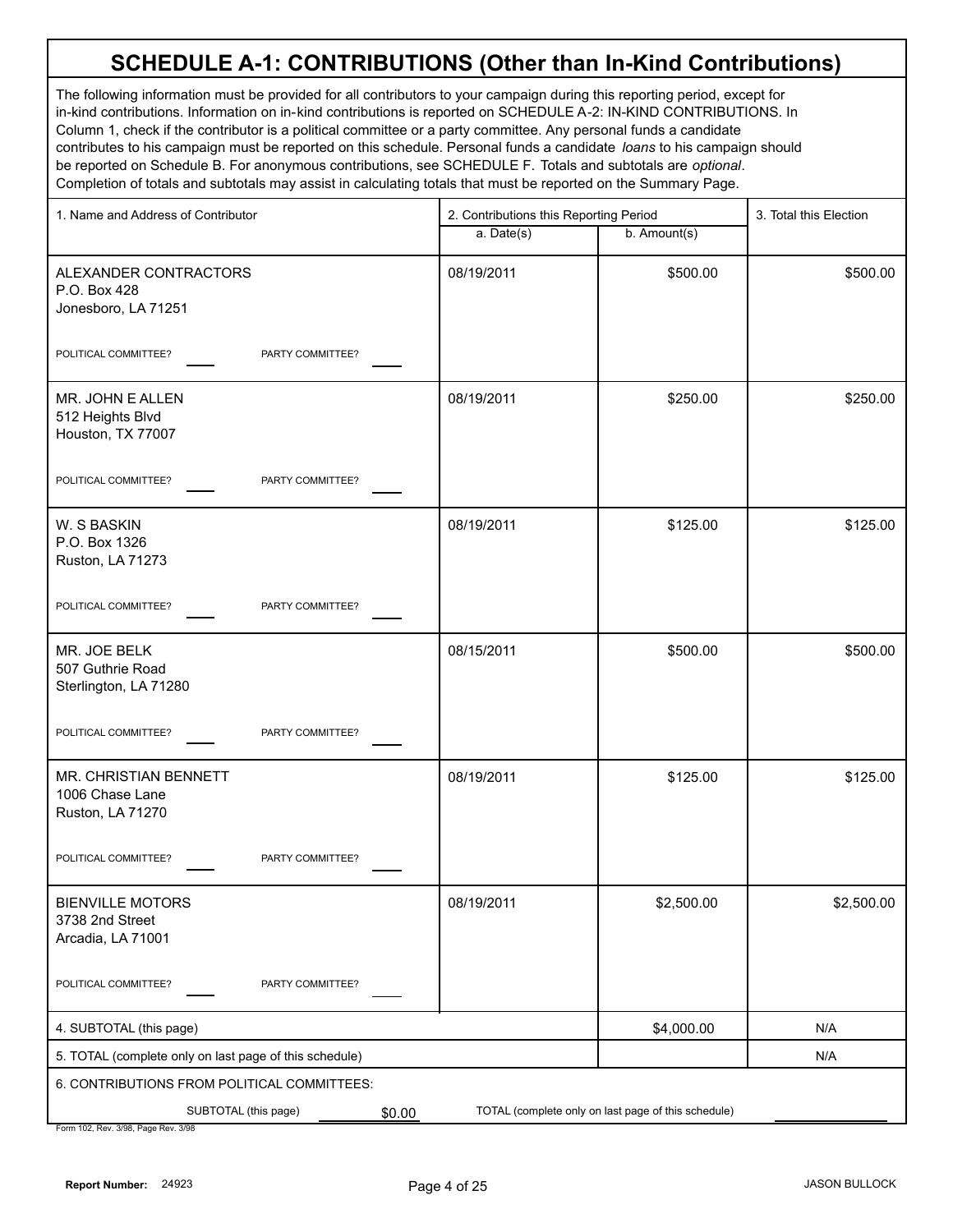The following information must be provided for all contributors to your campaign during this reporting period, except for in-kind contributions. Information on in-kind contributions is reported on SCHEDULE A-2: IN-KIND CONTRIBUTIONS. In Column 1, check if the contributor is a political committee or a party committee. Any personal funds a candidate contributes to his campaign must be reported on this schedule. Personal funds a candidate *loans* to his campaign should be reported on Schedule B. For anonymous contributions, see SCHEDULE F. Totals and subtotals are *optional*. Completion of totals and subtotals may assist in calculating totals that must be reported on the Summary Page.

| 1. Name and Address of Contributor                                        | 2. Contributions this Reporting Period |                                                     | 3. Total this Election |
|---------------------------------------------------------------------------|----------------------------------------|-----------------------------------------------------|------------------------|
|                                                                           | a. Date(s)                             | b. Amount(s)                                        |                        |
| MR. CURLEY J BORDELON<br>118 Stonecliff Drive<br>West Monroe, LA 71291    | 07/20/2011                             | \$500.00                                            | \$500.00               |
| POLITICAL COMMITTEE?<br>PARTY COMMITTEE?                                  |                                        |                                                     |                        |
| <b>KELLY BRANTLEY</b><br>378 Jill Loop<br>Ruston, LA 71270                | 08/31/2011                             | \$100.00                                            | \$100.00               |
| POLITICAL COMMITTEE?<br>PARTY COMMITTEE?                                  |                                        |                                                     |                        |
| MR. RICHARD G BRANTLEY<br>603 Whispering Pines Avenue<br>Ruston, LA 71270 | 08/19/2011                             | \$125.00                                            | \$125.00               |
| POLITICAL COMMITTEE?<br>PARTY COMMITTEE?                                  |                                        |                                                     |                        |
| MRS. JESSICA BULLOCK<br>3309 Canal Street<br>Ruston, LA 71270             | 07/25/2011                             | \$2,500.00                                          | \$2,500.00             |
| POLITICAL COMMITTEE?<br>PARTY COMMITTEE?                                  |                                        |                                                     |                        |
| MR. KENNETH P BULLOCK<br>247 Pelican Drive<br>Downsville, LA 71234        | 06/21/2011                             | \$2,500.00                                          | \$2,500.00             |
| POLITICAL COMMITTEE?<br>PARTY COMMITTEE?                                  |                                        |                                                     |                        |
| <b>MISS MAGGIE BULLOCK</b><br>2200 Desiree<br>Ruston, LA 71270            | 06/27/2011                             | \$2,500.00                                          | \$2,500.00             |
| POLITICAL COMMITTEE?<br>PARTY COMMITTEE?                                  |                                        |                                                     |                        |
| 4. SUBTOTAL (this page)                                                   |                                        | \$8,225.00                                          | N/A                    |
| 5. TOTAL (complete only on last page of this schedule)                    |                                        |                                                     | N/A                    |
| 6. CONTRIBUTIONS FROM POLITICAL COMMITTEES:                               |                                        |                                                     |                        |
| SUBTOTAL (this page)<br>\$0.00                                            |                                        | TOTAL (complete only on last page of this schedule) |                        |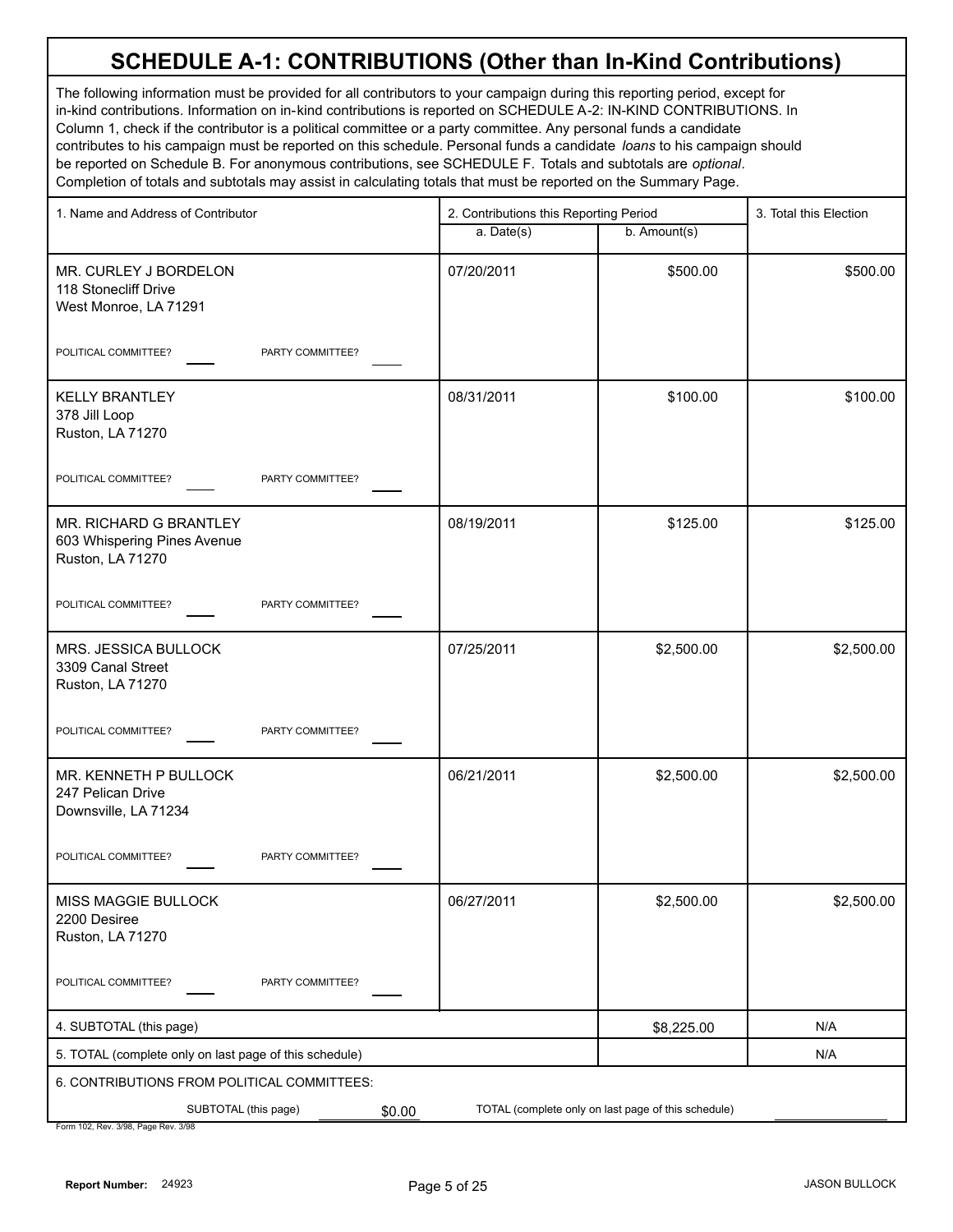The following information must be provided for all contributors to your campaign during this reporting period, except for in-kind contributions. Information on in-kind contributions is reported on SCHEDULE A-2: IN-KIND CONTRIBUTIONS. In Column 1, check if the contributor is a political committee or a party committee. Any personal funds a candidate contributes to his campaign must be reported on this schedule. Personal funds a candidate *loans* to his campaign should be reported on Schedule B. For anonymous contributions, see SCHEDULE F. Totals and subtotals are *optional*. Completion of totals and subtotals may assist in calculating totals that must be reported on the Summary Page.

| 1. Name and Address of Contributor                                | 2. Contributions this Reporting Period |                                                     | 3. Total this Election |
|-------------------------------------------------------------------|----------------------------------------|-----------------------------------------------------|------------------------|
|                                                                   | a. Date(s)                             | b. Amount(s)                                        |                        |
| <b>MELISSA BULLOCK</b><br>P.O. Box 75<br>West Monroe, LA 71294    | 06/27/2011                             | \$2,500.00                                          | \$2,500.00             |
| POLITICAL COMMITTEE?<br>PARTY COMMITTEE?                          |                                        |                                                     |                        |
| MRS. PENNY L BULLOCK<br>247 Pelican Drive<br>Downsville, LA 71234 | 06/21/2011                             | \$2,500.00                                          | \$2,500.00             |
| POLITICAL COMMITTEE?<br>PARTY COMMITTEE?                          |                                        |                                                     |                        |
| MR. STEPHEN BULLOCK<br>3309 Canal Street<br>Ruston, LA 71270      | 07/25/2011                             | \$2,500.00                                          | \$2,500.00             |
| POLITICAL COMMITTEE?<br>PARTY COMMITTEE?                          |                                        |                                                     |                        |
| MRS. MARY HELEN CLINTON<br>106 Mossy Knoll<br>Ruston, LA 71270    | 07/27/2011                             | \$500.00                                            | \$500.00               |
| POLITICAL COMMITTEE?<br>PARTY COMMITTEE?                          |                                        |                                                     |                        |
| <b>COATING SERVICES</b><br>P.O. Box 1330<br>Gonzales, LA 70707    | 07/25/2011                             | \$2,500.00                                          | \$2,500.00             |
| POLITICAL COMMITTEE?<br>PARTY COMMITTEE?                          |                                        |                                                     |                        |
| VINNIE CORDARO<br>3220 Canal<br>Ruston, LA 71270                  | 08/04/2011                             | \$250.00                                            | \$250.00               |
| POLITICAL COMMITTEE?<br>PARTY COMMITTEE?                          |                                        |                                                     |                        |
| 4. SUBTOTAL (this page)                                           |                                        | \$10,750.00                                         | N/A                    |
| 5. TOTAL (complete only on last page of this schedule)            |                                        |                                                     | N/A                    |
| 6. CONTRIBUTIONS FROM POLITICAL COMMITTEES:                       |                                        |                                                     |                        |
| SUBTOTAL (this page)<br>\$0.00                                    |                                        | TOTAL (complete only on last page of this schedule) |                        |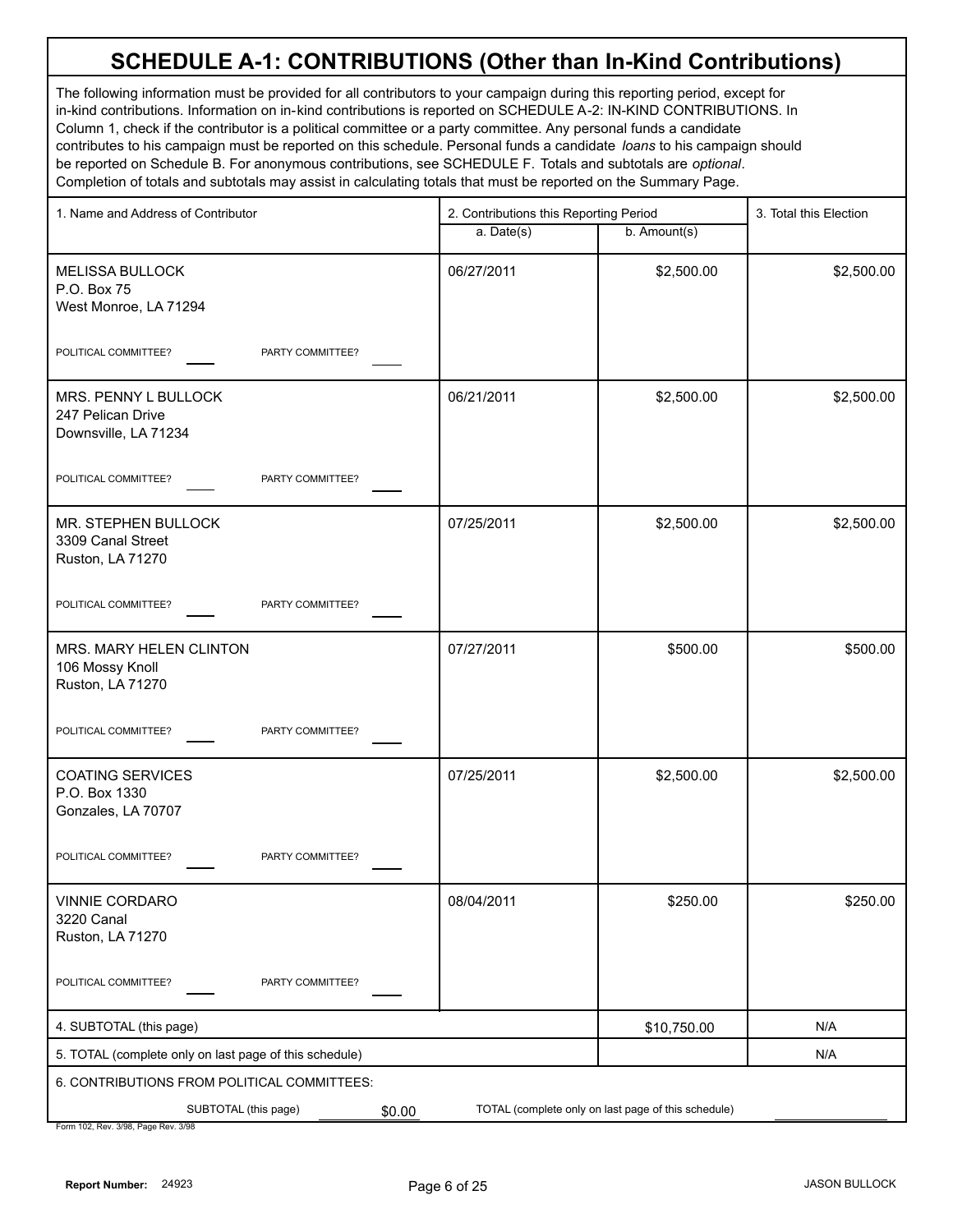The following information must be provided for all contributors to your campaign during this reporting period, except for in-kind contributions. Information on in-kind contributions is reported on SCHEDULE A-2: IN-KIND CONTRIBUTIONS. In Column 1, check if the contributor is a political committee or a party committee. Any personal funds a candidate contributes to his campaign must be reported on this schedule. Personal funds a candidate *loans* to his campaign should be reported on Schedule B. For anonymous contributions, see SCHEDULE F. Totals and subtotals are *optional*. Completion of totals and subtotals may assist in calculating totals that must be reported on the Summary Page.

| 1. Name and Address of Contributor                                                | 2. Contributions this Reporting Period |                                                     | 3. Total this Election |
|-----------------------------------------------------------------------------------|----------------------------------------|-----------------------------------------------------|------------------------|
|                                                                                   | a. Date(s)                             | b. Amount(s)                                        |                        |
| <b>CRAGG ENTERPRISES LLC</b><br>714 South Trenton Street<br>Ruston, LA 71273-2622 | 07/14/2011                             | \$350.00                                            | \$350.00               |
| POLITICAL COMMITTEE?<br>PARTY COMMITTEE?                                          |                                        |                                                     |                        |
| MR. SCOTT CUMMINS<br>30 Waters Edge<br>Monroe, LA 71203                           | 07/08/2011                             | \$500.00                                            | \$500.00               |
| POLITICAL COMMITTEE?<br>PARTY COMMITTEE?                                          |                                        |                                                     |                        |
| MR. T J FOLK<br>2202 Lily Drive<br>Ruston, LA 71270                               | 09/12/2011                             | \$250.00                                            | \$250.00               |
| POLITICAL COMMITTEE?<br>PARTY COMMITTEE?                                          |                                        |                                                     |                        |
| <b>MRS. MARY FOWLER</b><br>P.O. Box 1110<br>Alexandria, LA 71309                  | 07/23/2011                             | \$2,000.00                                          | \$2,000.00             |
| POLITICAL COMMITTEE?<br>PARTY COMMITTEE?                                          |                                        |                                                     |                        |
| MR. MARK GRAHAM<br>824 Walnut Creek Road<br>Simsboro, LA 71275                    | 09/07/2011                             | \$500.00                                            | \$500.00               |
| POLITICAL COMMITTEE?<br>PARTY COMMITTEE?                                          |                                        |                                                     |                        |
| MR. JAMES D GREEN<br>2603 Tanglewood<br>Ruston, LA 71270                          | 08/15/2011                             | \$200.00                                            | \$200.00               |
| POLITICAL COMMITTEE?<br>PARTY COMMITTEE?                                          |                                        |                                                     |                        |
| 4. SUBTOTAL (this page)                                                           |                                        | \$3,800.00                                          | N/A                    |
| 5. TOTAL (complete only on last page of this schedule)                            |                                        |                                                     | N/A                    |
| 6. CONTRIBUTIONS FROM POLITICAL COMMITTEES:                                       |                                        |                                                     |                        |
| SUBTOTAL (this page)<br>\$0.00                                                    |                                        | TOTAL (complete only on last page of this schedule) |                        |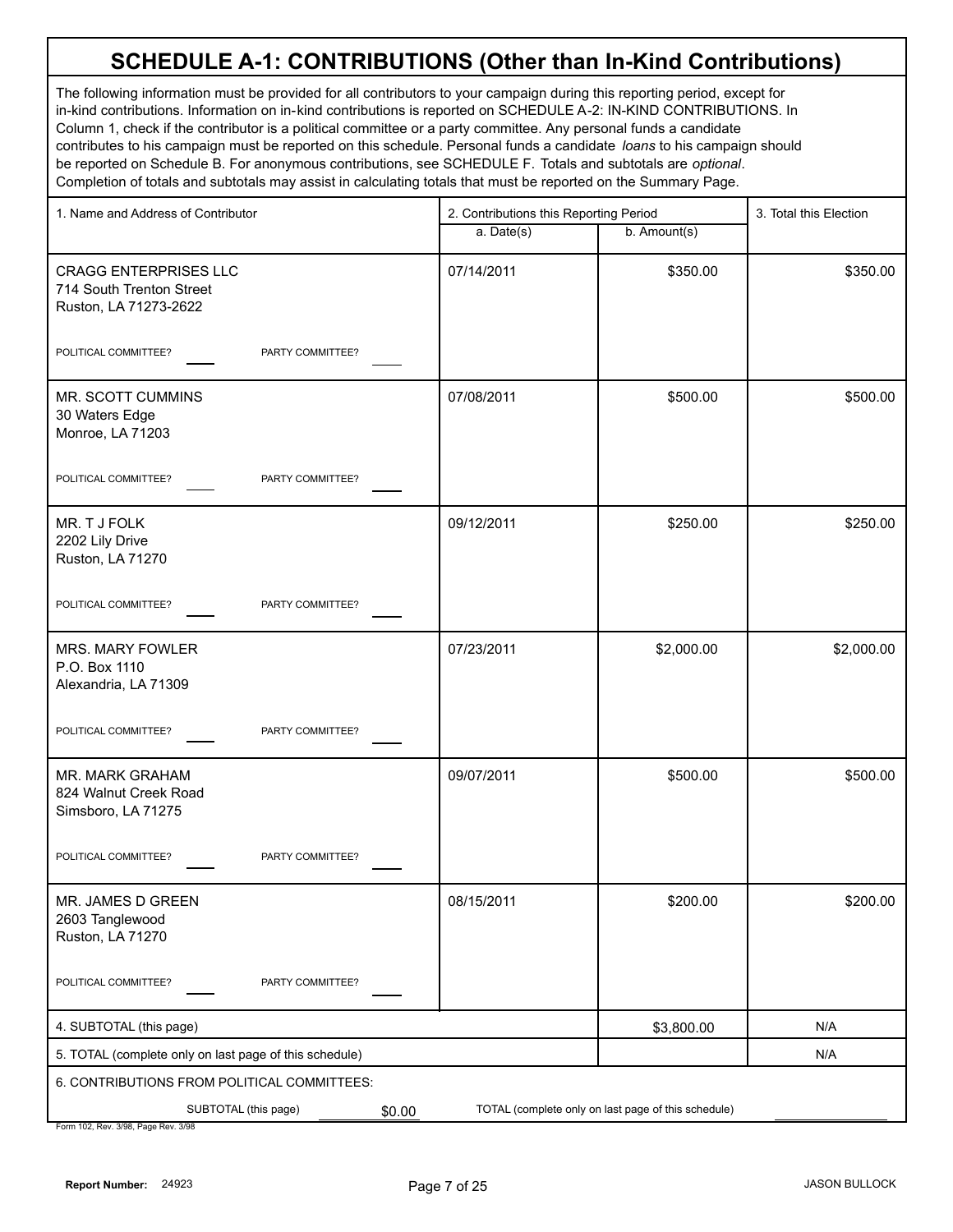The following information must be provided for all contributors to your campaign during this reporting period, except for in-kind contributions. Information on in-kind contributions is reported on SCHEDULE A-2: IN-KIND CONTRIBUTIONS. In Column 1, check if the contributor is a political committee or a party committee. Any personal funds a candidate contributes to his campaign must be reported on this schedule. Personal funds a candidate *loans* to his campaign should be reported on Schedule B. For anonymous contributions, see SCHEDULE F. Totals and subtotals are *optional*. Completion of totals and subtotals may assist in calculating totals that must be reported on the Summary Page.

| 1. Name and Address of Contributor                               | 2. Contributions this Reporting Period |                                                     | 3. Total this Election |
|------------------------------------------------------------------|----------------------------------------|-----------------------------------------------------|------------------------|
|                                                                  | a. Date(s)                             | b. Amount(s)                                        |                        |
| MR. LANCE HALL<br>1500 North Trenton<br>Ruston, LA 71270         | 09/01/2011                             | \$500.00                                            | \$500.00               |
| POLITICAL COMMITTEE?<br>PARTY COMMITTEE?                         |                                        |                                                     |                        |
| MR. CREG HIGDON<br>150 Shirley Drive<br>Monroe, LA 71203         | 07/08/2011                             | \$500.00                                            | \$500.00               |
| POLITICAL COMMITTEE?<br>PARTY COMMITTEE?                         |                                        |                                                     |                        |
| MR. BILL HOGAN<br>2317 Soyars Circle<br>Ruston, LA 71270         | 08/19/2011                             | \$500.00                                            | \$500.00               |
| POLITICAL COMMITTEE?<br>PARTY COMMITTEE?                         |                                        |                                                     |                        |
| HOLLIS HOMER DOWNS CAMPAIGN<br>P.O. Box 1344<br>Ruston, LA 71273 | 09/10/2011                             | \$250.00                                            | \$250.00               |
| POLITICAL COMMITTEE?<br>PARTY COMMITTEE?                         |                                        |                                                     |                        |
| MR. ALEX T HUNT JR.<br>P.O. Box 1247<br>Ruston, LA 71273         | 08/19/2011                             | \$125.00                                            | \$125.00               |
| POLITICAL COMMITTEE?<br>PARTY COMMITTEE?                         |                                        |                                                     |                        |
| <b>IAB CONSULTING</b><br>P.O. Box 786<br>Homer, LA 71040         | 08/20/2011                             | \$150.00                                            | \$150.00               |
| POLITICAL COMMITTEE?<br>PARTY COMMITTEE?                         |                                        |                                                     |                        |
| 4. SUBTOTAL (this page)                                          |                                        | \$2,025.00                                          | N/A                    |
| 5. TOTAL (complete only on last page of this schedule)           |                                        |                                                     | N/A                    |
| 6. CONTRIBUTIONS FROM POLITICAL COMMITTEES:                      |                                        |                                                     |                        |
| SUBTOTAL (this page)<br>\$0.00                                   |                                        | TOTAL (complete only on last page of this schedule) |                        |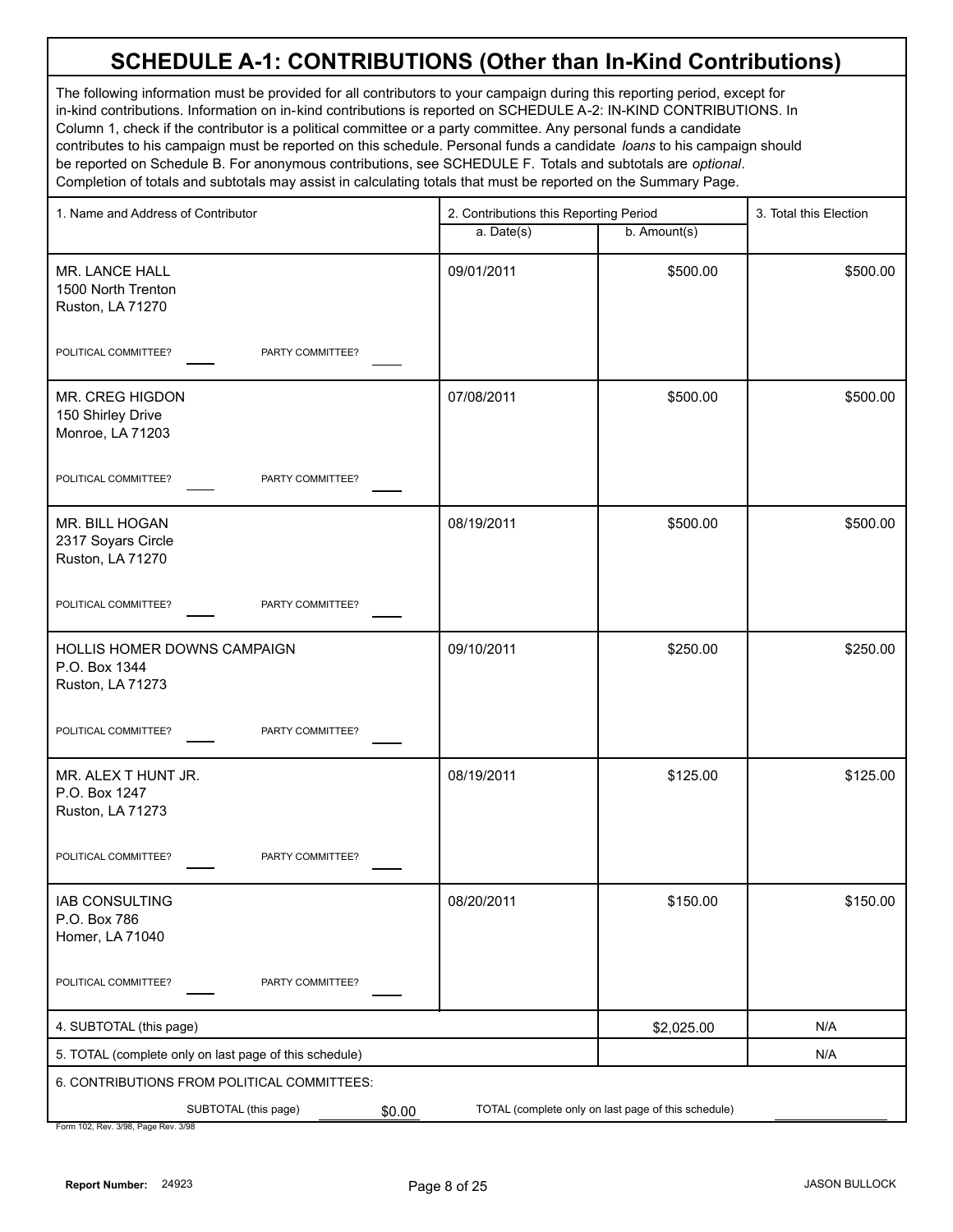The following information must be provided for all contributors to your campaign during this reporting period, except for in-kind contributions. Information on in-kind contributions is reported on SCHEDULE A-2: IN-KIND CONTRIBUTIONS. In Column 1, check if the contributor is a political committee or a party committee. Any personal funds a candidate contributes to his campaign must be reported on this schedule. Personal funds a candidate *loans* to his campaign should be reported on Schedule B. For anonymous contributions, see SCHEDULE F. Totals and subtotals are *optional*. Completion of totals and subtotals may assist in calculating totals that must be reported on the Summary Page.

| 1. Name and Address of Contributor                                            | 2. Contributions this Reporting Period |                                                     | 3. Total this Election |
|-------------------------------------------------------------------------------|----------------------------------------|-----------------------------------------------------|------------------------|
|                                                                               | a. Date(s)                             | b. Amount(s)                                        |                        |
| <b>JPS EQUIPMENT LLC</b><br>5410 Operations Road<br>Monroe, LA 71203          | 06/23/2011                             | \$2,500.00                                          | \$2,500.00             |
| POLITICAL COMMITTEE?<br>PARTY COMMITTEE?                                      |                                        |                                                     |                        |
| MR. CECIL P JARRELL<br>3303 Cuba Blvd<br>Monroe, LA 71201-2046                | 07/14/2011                             | \$500.00                                            | \$500.00               |
| POLITICAL COMMITTEE?<br>PARTY COMMITTEE?                                      |                                        |                                                     |                        |
| DR. DARRYL L JOHNSON<br>4712 Highway 167<br>Dubach, LA 71235                  | 08/19/2011                             | \$125.00                                            | \$125.00               |
| POLITICAL COMMITTEE?<br>PARTY COMMITTEE?                                      |                                        |                                                     |                        |
| MRS. LISA G KVATERNIK<br>2602 Jersey Street<br>West Monroe, LA 71291          | 07/25/2011                             | \$100.00                                            | \$100.00               |
| POLITICAL COMMITTEE?<br>PARTY COMMITTEE?                                      |                                        |                                                     |                        |
| LASALLE MANAGEMENT COMPANY<br>192 Bastille Lane Suite 200<br>Ruston, LA 71270 | 07/23/2011                             | \$1,000.00                                          | \$1,000.00             |
| POLITICAL COMMITTEE?<br>PARTY COMMITTEE?                                      |                                        |                                                     |                        |
| MR. STEVE LEDWELL<br>3300 Waco Street<br>Texarkana, TX 75501                  | 07/11/2011                             | \$2,500.00                                          | \$2,500.00             |
| POLITICAL COMMITTEE?<br>PARTY COMMITTEE?                                      |                                        |                                                     |                        |
| 4. SUBTOTAL (this page)                                                       |                                        | \$6,725.00                                          | N/A                    |
| 5. TOTAL (complete only on last page of this schedule)                        |                                        |                                                     | N/A                    |
| 6. CONTRIBUTIONS FROM POLITICAL COMMITTEES:                                   |                                        |                                                     |                        |
| SUBTOTAL (this page)<br>\$0.00                                                |                                        | TOTAL (complete only on last page of this schedule) |                        |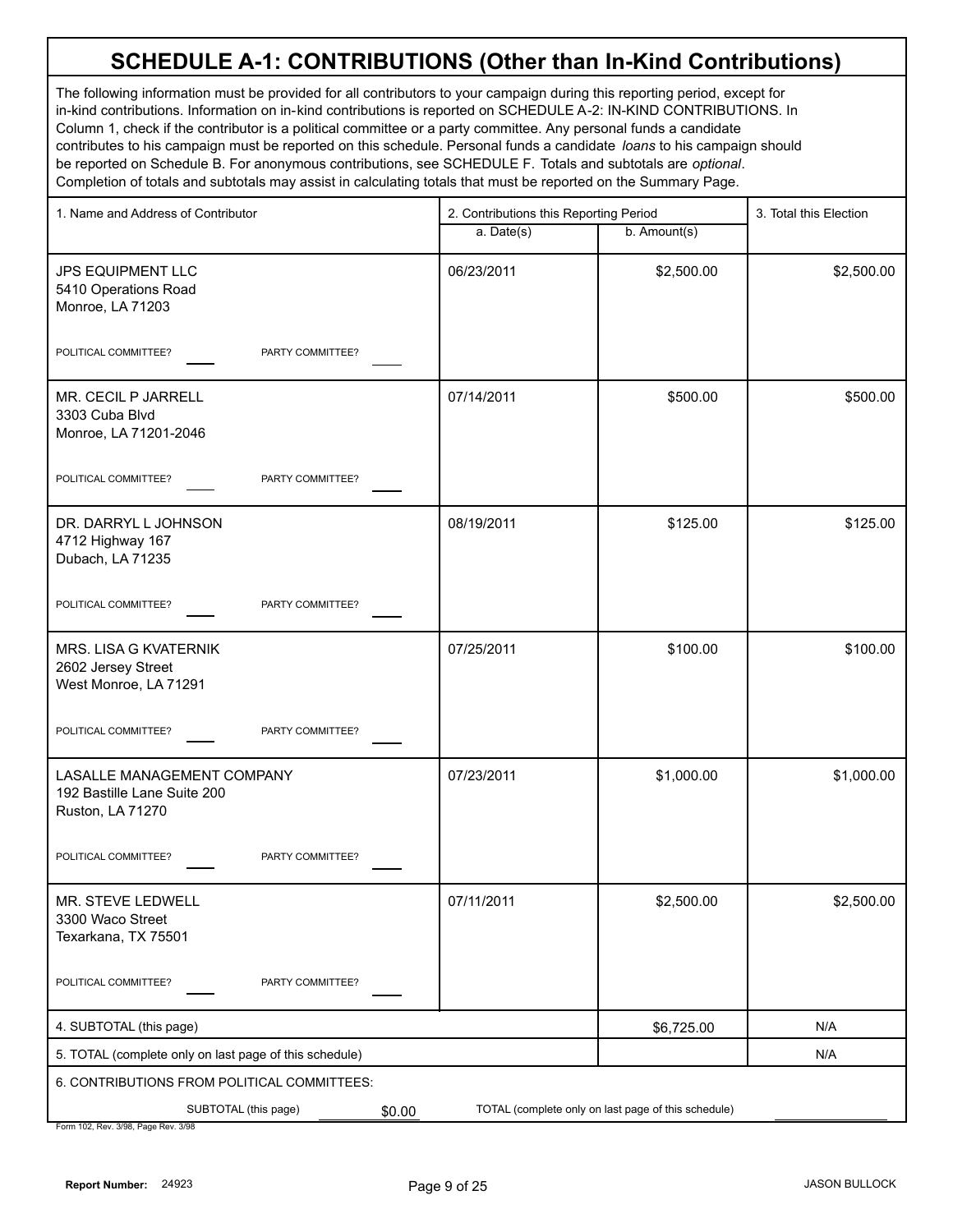The following information must be provided for all contributors to your campaign during this reporting period, except for in-kind contributions. Information on in-kind contributions is reported on SCHEDULE A-2: IN-KIND CONTRIBUTIONS. In Column 1, check if the contributor is a political committee or a party committee. Any personal funds a candidate contributes to his campaign must be reported on this schedule. Personal funds a candidate *loans* to his campaign should be reported on Schedule B. For anonymous contributions, see SCHEDULE F. Totals and subtotals are *optional*. Completion of totals and subtotals may assist in calculating totals that must be reported on the Summary Page.

| 1. Name and Address of Contributor                                        | 2. Contributions this Reporting Period |                                                     | 3. Total this Election |  |
|---------------------------------------------------------------------------|----------------------------------------|-----------------------------------------------------|------------------------|--|
|                                                                           | a. Date(s)                             | b. Amount(s)                                        |                        |  |
| LOG CABIN MESQUITE GRILL LLC<br>1906 Farmerville Hwy<br>Ruston, LA 71270  | 08/20/2011                             | \$1,500.00                                          | \$1,500.00             |  |
| POLITICAL COMMITTEE?<br>PARTY COMMITTEE?                                  |                                        |                                                     |                        |  |
| <b>LEWIS LOVE</b><br>189 Pelican Drive<br>Downsville, LA 71234            | 07/27/2011                             | \$500.00                                            | \$500.00               |  |
| POLITICAL COMMITTEE?<br>PARTY COMMITTEE?                                  |                                        |                                                     |                        |  |
| <b>LEWIS LOVE</b><br>189 Pelican Drive<br>Downsville, LA 71234            | 09/12/2011                             | \$500.00                                            | \$1,000.00             |  |
| POLITICAL COMMITTEE?<br>PARTY COMMITTEE?                                  |                                        |                                                     |                        |  |
| MR. RICHARD LOVE<br>1102 Hunt Lane<br>Ruston, LA 71270                    | 06/28/2011                             | \$500.00                                            | \$500.00               |  |
| POLITICAL COMMITTEE?<br>PARTY COMMITTEE?                                  |                                        |                                                     |                        |  |
| MR. RICHARD LOVE<br>1102 Hunt Lane<br>Ruston, LA 71270                    | 08/18/2011                             | \$1,000.00                                          | \$1,500.00             |  |
| POLITICAL COMMITTEE?<br>PARTY COMMITTEE?                                  |                                        |                                                     |                        |  |
| MR. THOMAS L LOVE, JR.<br>6254 Seven Oaks Avenue<br>Baton Rouge, LA 70806 | 07/27/2011                             | \$500.00                                            | \$500.00               |  |
| POLITICAL COMMITTEE?<br>PARTY COMMITTEE?                                  |                                        |                                                     |                        |  |
| 4. SUBTOTAL (this page)                                                   |                                        | \$4,500.00                                          | N/A                    |  |
| 5. TOTAL (complete only on last page of this schedule)                    |                                        |                                                     | N/A                    |  |
| 6. CONTRIBUTIONS FROM POLITICAL COMMITTEES:                               |                                        |                                                     |                        |  |
| SUBTOTAL (this page)<br>\$0.00                                            |                                        | TOTAL (complete only on last page of this schedule) |                        |  |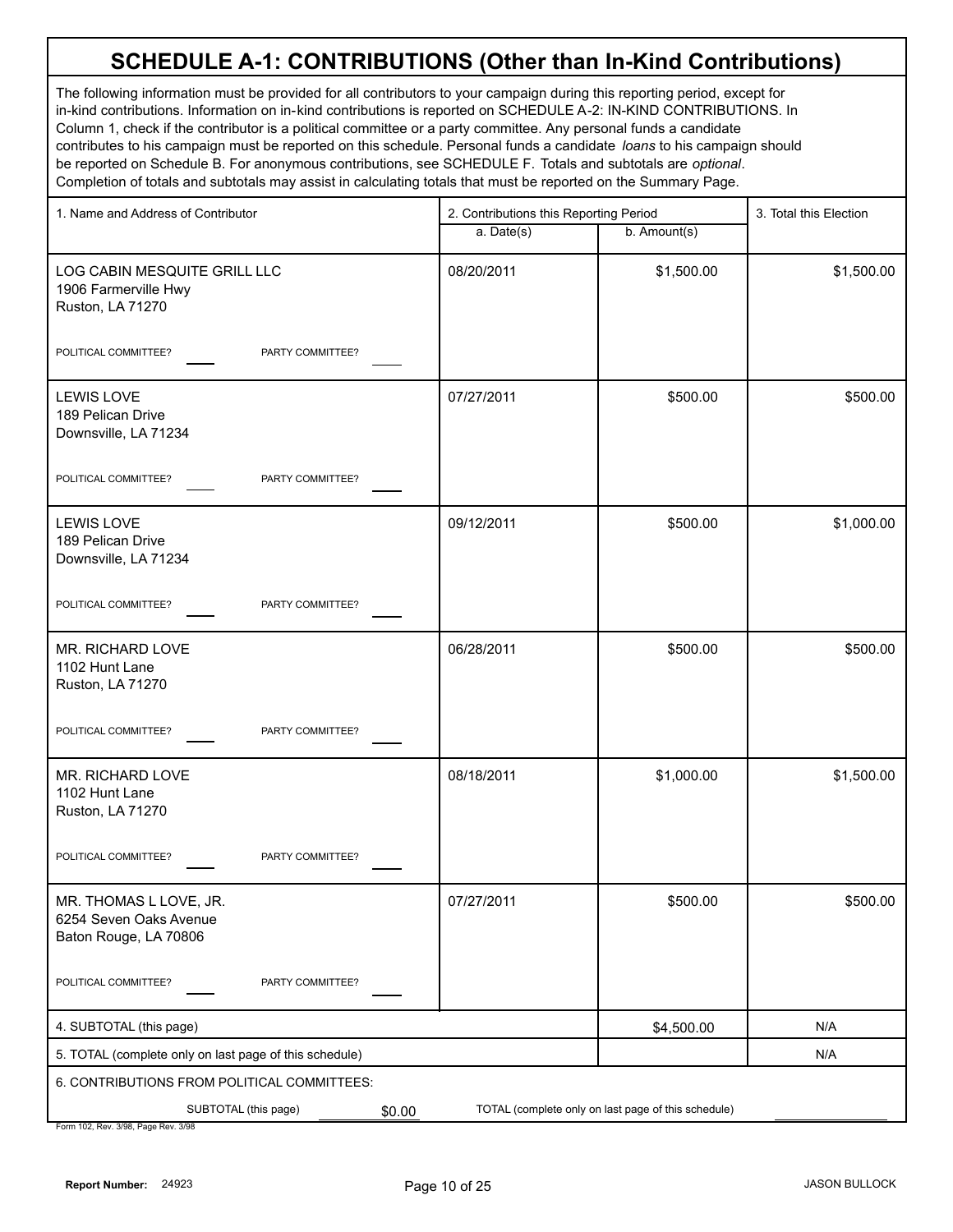The following information must be provided for all contributors to your campaign during this reporting period, except for in-kind contributions. Information on in-kind contributions is reported on SCHEDULE A-2: IN-KIND CONTRIBUTIONS. In Column 1, check if the contributor is a political committee or a party committee. Any personal funds a candidate contributes to his campaign must be reported on this schedule. Personal funds a candidate *loans* to his campaign should be reported on Schedule B. For anonymous contributions, see SCHEDULE F. Totals and subtotals are *optional*. Completion of totals and subtotals may assist in calculating totals that must be reported on the Summary Page.

| 1. Name and Address of Contributor                                        | 2. Contributions this Reporting Period |                                                     | 3. Total this Election |
|---------------------------------------------------------------------------|----------------------------------------|-----------------------------------------------------|------------------------|
|                                                                           | a. Date(s)                             | b. Amount(s)                                        |                        |
| MR. GERALD LYLES<br>3503 Evelyn Circle<br>Ruston, LA 71270                | 08/23/2011                             | \$500.00                                            | \$500.00               |
| POLITICAL COMMITTEE?<br>PARTY COMMITTEE?                                  |                                        |                                                     |                        |
| MR. RAY MADDEN<br>P.O. Box 697<br>Ruston, LA 71273                        | 08/19/2011                             | \$125.00                                            | \$125.00               |
| POLITICAL COMMITTEE?<br>PARTY COMMITTEE?                                  |                                        |                                                     |                        |
| MR. WAYNE MCCORMICK<br>960 Mount McKinley Drive<br>Grayson, GA 30017-2940 | 07/20/2011                             | \$500.00                                            | \$500.00               |
| POLITICAL COMMITTEE?<br>PARTY COMMITTEE?                                  |                                        |                                                     |                        |
| <b>MCKINNEY HONDA</b><br>715 N. Service Road East<br>Ruston, LA 71270     | 09/02/2011                             | \$1,500.00                                          | \$1,500.00             |
| POLITICAL COMMITTEE?<br>PARTY COMMITTEE?                                  |                                        |                                                     |                        |
| MR. RITCHIE G MCKINNEY<br>115 Oak Trail Road<br>Ruston, LA 71270          | 08/19/2011                             | \$125.00                                            | \$125.00               |
| POLITICAL COMMITTEE?<br>PARTY COMMITTEE?                                  |                                        |                                                     |                        |
| MR. DRAKE MILLS<br>P.O. Box 2525<br>Ruston, LA 71273                      | 08/22/2011                             | \$500.00                                            | \$500.00               |
| PARTY COMMITTEE?<br>POLITICAL COMMITTEE?                                  |                                        |                                                     |                        |
| 4. SUBTOTAL (this page)                                                   |                                        | \$3,250.00                                          | N/A                    |
| 5. TOTAL (complete only on last page of this schedule)                    |                                        |                                                     | N/A                    |
| 6. CONTRIBUTIONS FROM POLITICAL COMMITTEES:                               |                                        |                                                     |                        |
| SUBTOTAL (this page)<br>\$0.00                                            |                                        | TOTAL (complete only on last page of this schedule) |                        |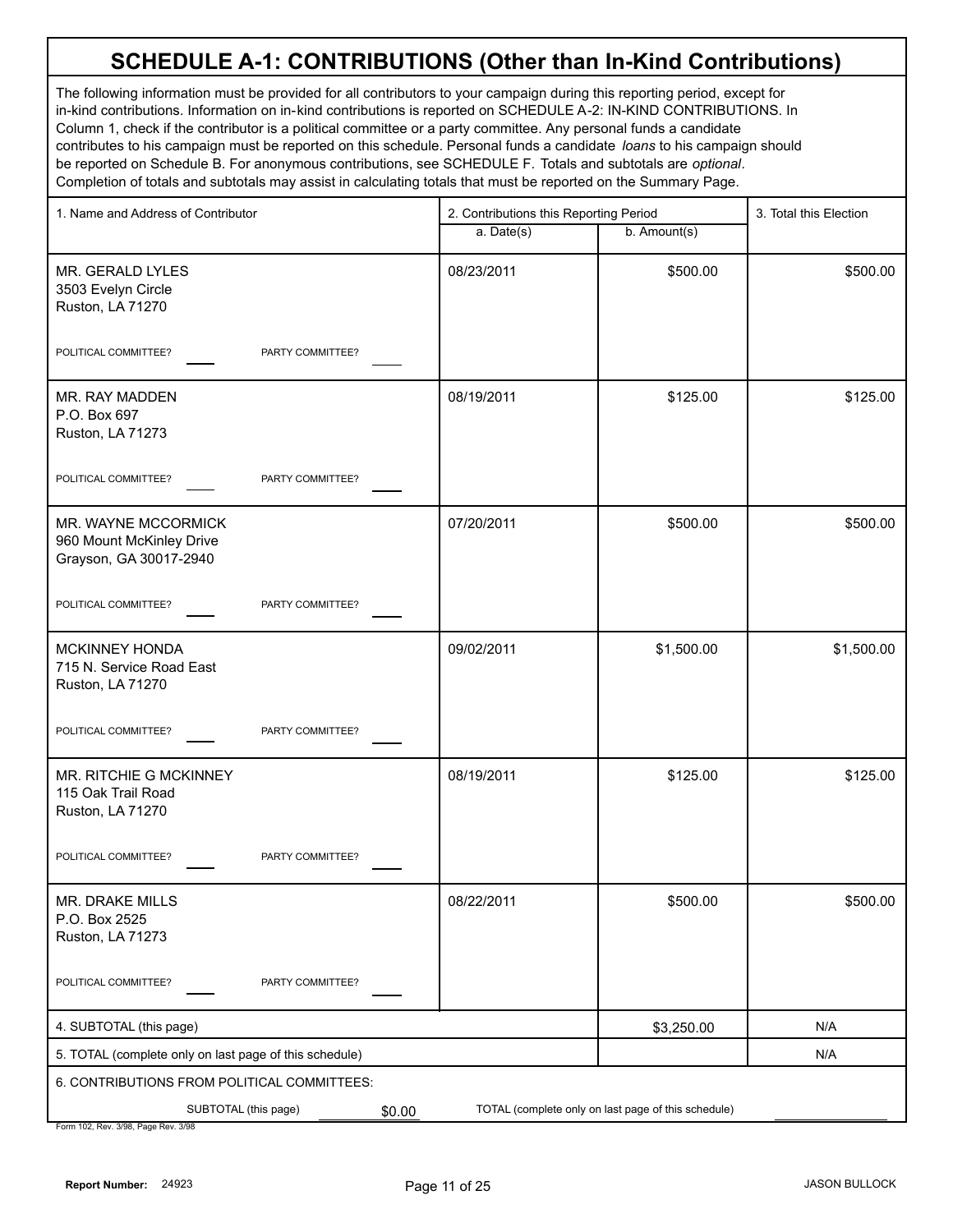The following information must be provided for all contributors to your campaign during this reporting period, except for in-kind contributions. Information on in-kind contributions is reported on SCHEDULE A-2: IN-KIND CONTRIBUTIONS. In Column 1, check if the contributor is a political committee or a party committee. Any personal funds a candidate contributes to his campaign must be reported on this schedule. Personal funds a candidate *loans* to his campaign should be reported on Schedule B. For anonymous contributions, see SCHEDULE F. Totals and subtotals are *optional*. Completion of totals and subtotals may assist in calculating totals that must be reported on the Summary Page.

| 1. Name and Address of Contributor                                   | 2. Contributions this Reporting Period |                                                     | 3. Total this Election |  |
|----------------------------------------------------------------------|----------------------------------------|-----------------------------------------------------|------------------------|--|
|                                                                      | a. Date(s)                             | b. Amount(s)                                        |                        |  |
| MR. RALPH T NORMAN, III<br>243 Pelican Drive<br>Downsville, LA 71234 | 07/14/2011                             | \$500.00                                            | \$500.00               |  |
| POLITICAL COMMITTEE?<br>PARTY COMMITTEE?                             |                                        |                                                     |                        |  |
| MR. JOHN A O'NEAL<br>P.O. Box 536<br>Choudrant, LA 71227             | 07/27/2011                             | \$500.00                                            | \$500.00               |  |
| POLITICAL COMMITTEE?<br>PARTY COMMITTEE?                             |                                        |                                                     |                        |  |
| THOMAS M ONEAL<br>568 Emory Road<br>Choudrant, LA 71227              | 07/25/2011                             | \$500.00                                            | \$500.00               |  |
| POLITICAL COMMITTEE?<br>PARTY COMMITTEE?                             |                                        |                                                     |                        |  |
| MR. ESTON PAYNE<br>2806 Lovers Lane<br>Ruston, LA 71270              | 08/23/2011                             | \$100.00                                            | \$100.00               |  |
| POLITICAL COMMITTEE?<br>PARTY COMMITTEE?                             |                                        |                                                     |                        |  |
| MR. THOMAS L PHILLIPS<br>1400 Ashland Street<br>Ruston, LA 71270     | 08/19/2011                             | \$200.00                                            | \$200.00               |  |
| POLITICAL COMMITTEE?<br>PARTY COMMITTEE?                             |                                        |                                                     |                        |  |
| MR. STANLEY READ<br>285 Read Road<br>Farmerville, LA 71241           | 07/14/2011                             | \$1,000.00                                          | \$1,000.00             |  |
| POLITICAL COMMITTEE?<br>PARTY COMMITTEE?                             |                                        |                                                     |                        |  |
| 4. SUBTOTAL (this page)                                              |                                        | \$2,800.00                                          | N/A                    |  |
| 5. TOTAL (complete only on last page of this schedule)               |                                        |                                                     | N/A                    |  |
| 6. CONTRIBUTIONS FROM POLITICAL COMMITTEES:                          |                                        |                                                     |                        |  |
| SUBTOTAL (this page)<br>\$0.00                                       |                                        | TOTAL (complete only on last page of this schedule) |                        |  |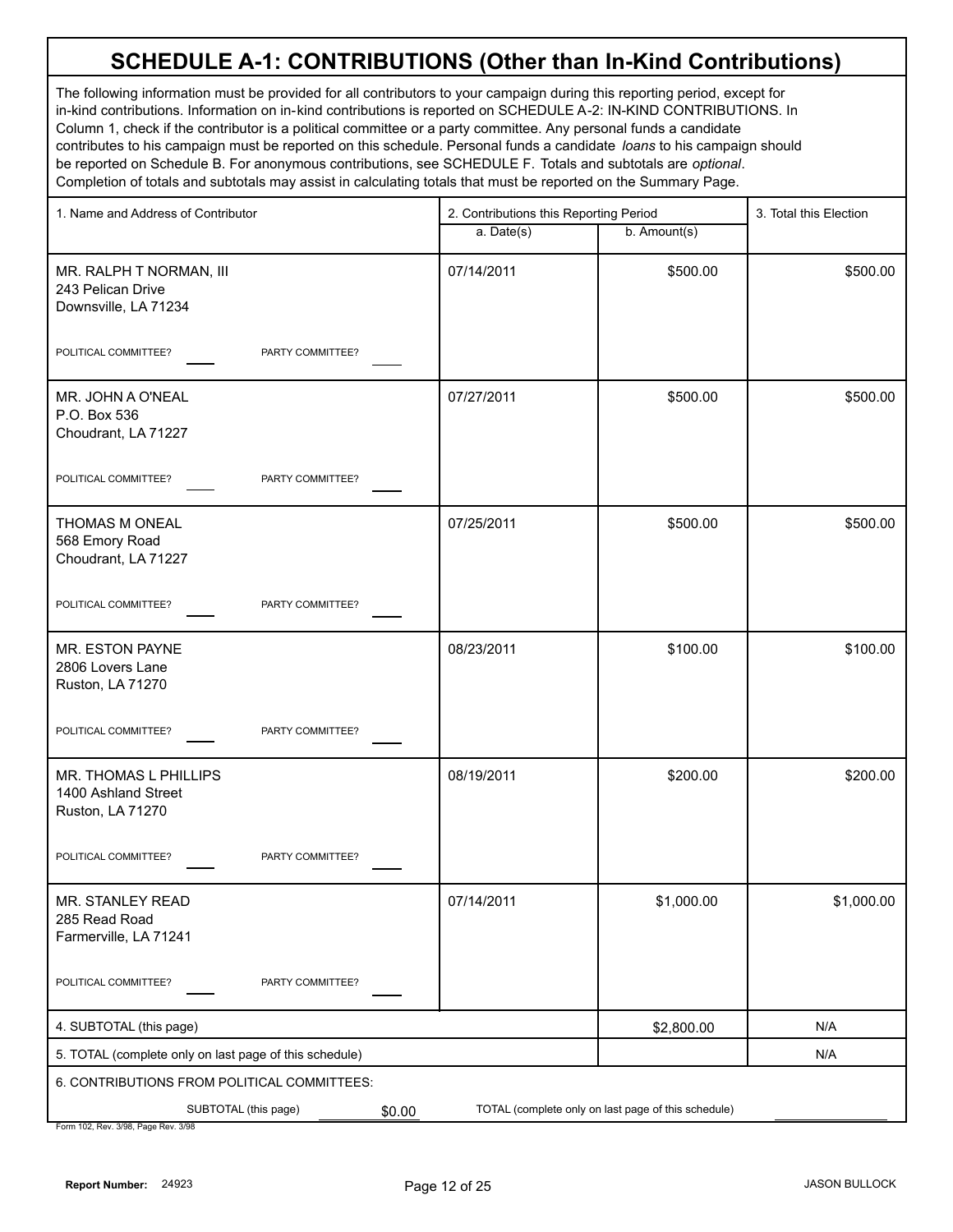The following information must be provided for all contributors to your campaign during this reporting period, except for in-kind contributions. Information on in-kind contributions is reported on SCHEDULE A-2: IN-KIND CONTRIBUTIONS. In Column 1, check if the contributor is a political committee or a party committee. Any personal funds a candidate contributes to his campaign must be reported on this schedule. Personal funds a candidate *loans* to his campaign should be reported on Schedule B. For anonymous contributions, see SCHEDULE F. Totals and subtotals are *optional*. Completion of totals and subtotals may assist in calculating totals that must be reported on the Summary Page.

| 1. Name and Address of Contributor                                         | 2. Contributions this Reporting Period |                                                     | 3. Total this Election |  |
|----------------------------------------------------------------------------|----------------------------------------|-----------------------------------------------------|------------------------|--|
|                                                                            | a. Date(s)                             | b. Amount(s)                                        |                        |  |
| <b>RECLAND REALTY</b><br>3016 New Monroe Road<br>Bastrop, LA 71220         | 07/25/2011                             | \$250.00                                            | \$250.00               |  |
| POLITICAL COMMITTEE?<br>PARTY COMMITTEE?                                   |                                        |                                                     |                        |  |
| <b>TYRONE A RILEY</b><br>4530 Hwy 80<br>Ruston, LA 71270                   | 08/19/2011                             | \$125.00                                            | \$125.00               |  |
| POLITICAL COMMITTEE?<br>PARTY COMMITTEE?                                   |                                        |                                                     |                        |  |
| ROY O. MARTIN LUMBER CO. LLC<br>P.O. Box 1110<br>Alexandria, LA 71309-1110 | 07/23/2011                             | \$1,000.00                                          | \$1,000.00             |  |
| POLITICAL COMMITTEE?<br>PARTY COMMITTEE?                                   |                                        |                                                     |                        |  |
| MR. TODD A SANDERS<br>4734 Dowd Road<br>Collingston, LA 71229              | 07/08/2011                             | \$500.00                                            | \$500.00               |  |
| POLITICAL COMMITTEE?<br>PARTY COMMITTEE?                                   |                                        |                                                     |                        |  |
| <b>APPLICATION SERVICES</b><br>P.O. Box 1359<br>Gonzales, LA 70707         | 07/25/2011                             | \$2,500.00                                          | \$2,500.00             |  |
| POLITICAL COMMITTEE?<br>PARTY COMMITTEE?                                   |                                        |                                                     |                        |  |
| MR. JIM SHRELL<br>133 Woodstone Drive<br>Ruston, LA 71270                  | 08/31/2011                             | \$250.00                                            | \$250.00               |  |
| POLITICAL COMMITTEE?<br>PARTY COMMITTEE?                                   |                                        |                                                     |                        |  |
| 4. SUBTOTAL (this page)                                                    |                                        | \$4,625.00                                          | N/A                    |  |
| 5. TOTAL (complete only on last page of this schedule)                     |                                        |                                                     | N/A                    |  |
| 6. CONTRIBUTIONS FROM POLITICAL COMMITTEES:                                |                                        |                                                     |                        |  |
| SUBTOTAL (this page)<br>\$0.00                                             |                                        | TOTAL (complete only on last page of this schedule) |                        |  |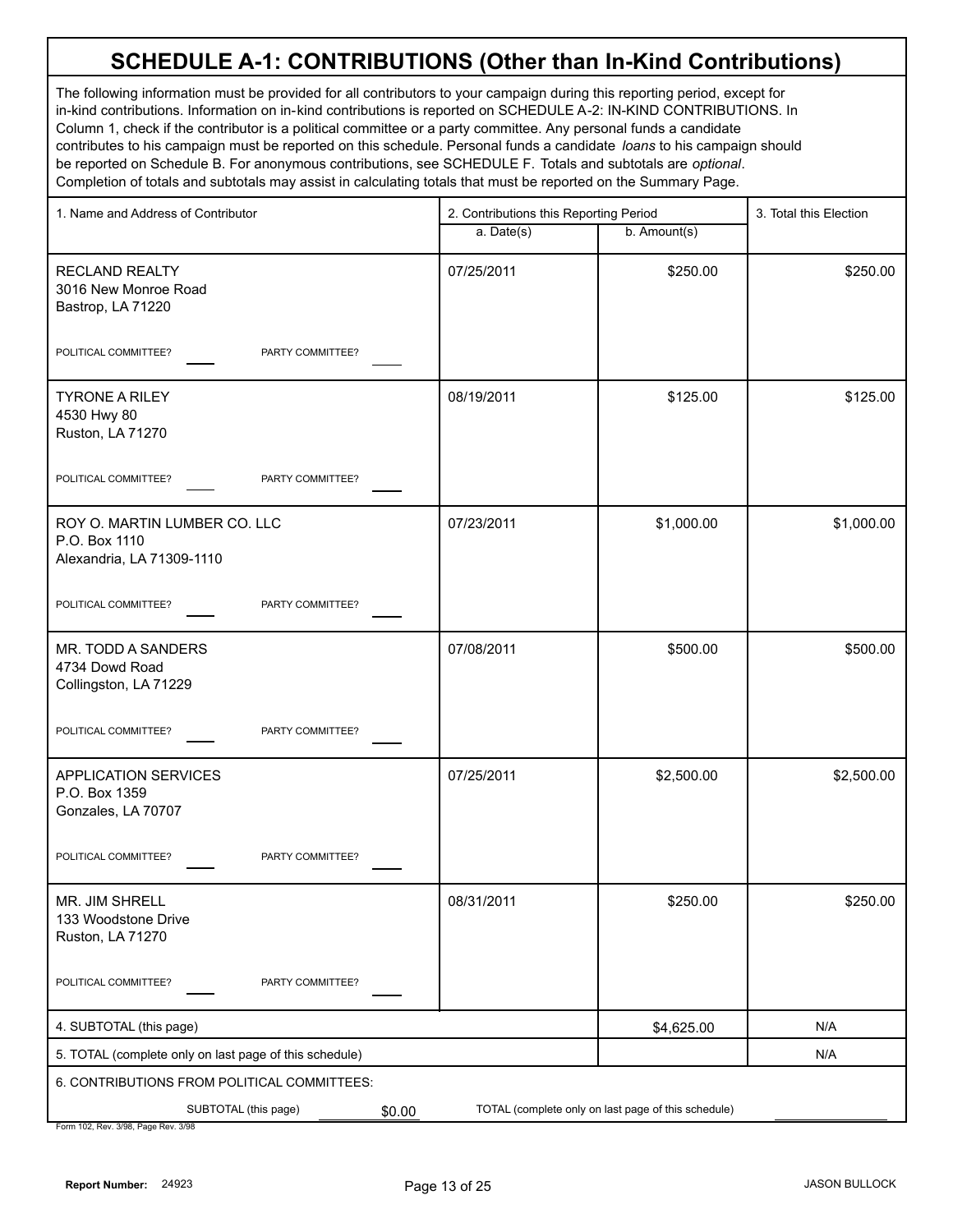The following information must be provided for all contributors to your campaign during this reporting period, except for in-kind contributions. Information on in-kind contributions is reported on SCHEDULE A-2: IN-KIND CONTRIBUTIONS. In Column 1, check if the contributor is a political committee or a party committee. Any personal funds a candidate contributes to his campaign must be reported on this schedule. Personal funds a candidate *loans* to his campaign should be reported on Schedule B. For anonymous contributions, see SCHEDULE F. Totals and subtotals are *optional*. Completion of totals and subtotals may assist in calculating totals that must be reported on the Summary Page.

| 1. Name and Address of Contributor                                   | 2. Contributions this Reporting Period |                                                     | 3. Total this Election |
|----------------------------------------------------------------------|----------------------------------------|-----------------------------------------------------|------------------------|
|                                                                      | a. Date(s)                             | b. Amount(s)                                        |                        |
| <b>CORRE A STEGALL</b><br>130 Lantern Hill<br>Choudrant, LA 71227    | 08/04/2011                             | \$250.00                                            | \$250.00               |
| POLITICAL COMMITTEE?<br>PARTY COMMITTEE?                             |                                        |                                                     |                        |
| MR. JOHN H SULLIVAN<br>355 Winnfield Road<br>West Monroe, LA 71292   | 07/14/2011                             | \$500.00                                            | \$500.00               |
| POLITICAL COMMITTEE?<br>PARTY COMMITTEE?                             |                                        |                                                     |                        |
| <b>LEO F TERZIA</b><br>155 Shenandoah Drive<br>Ruston, LA 71270      | 08/19/2011                             | \$125.00                                            | \$125.00               |
| POLITICAL COMMITTEE?<br>PARTY COMMITTEE?                             |                                        |                                                     |                        |
| TODAY'S REALTY INC<br>P.O. Box 67<br>Ruston, LA 71273                | 08/04/2011                             | \$250.00                                            | \$250.00               |
| POLITICAL COMMITTEE?<br>PARTY COMMITTEE?                             |                                        |                                                     |                        |
| <b>VOWELL DEVELOPMENT GROUP</b><br>160 Blazer Dr<br>Sibley, LA 71073 | 09/01/2011                             | \$500.00                                            | \$500.00               |
| POLITICAL COMMITTEE?<br>PARTY COMMITTEE?                             |                                        |                                                     |                        |
| MRS. ROBIN WELCH<br>55 Quail Ridge Drive<br>Monroe, LA 71203         | 07/19/2011                             | \$200.00                                            | \$200.00               |
| POLITICAL COMMITTEE?<br>PARTY COMMITTEE?                             |                                        |                                                     |                        |
| 4. SUBTOTAL (this page)                                              |                                        | \$1,825.00                                          | N/A                    |
| 5. TOTAL (complete only on last page of this schedule)               |                                        | \$52,525.00                                         | N/A                    |
| 6. CONTRIBUTIONS FROM POLITICAL COMMITTEES:                          |                                        |                                                     |                        |
| SUBTOTAL (this page)<br>\$0.00                                       |                                        | TOTAL (complete only on last page of this schedule) | \$0.00                 |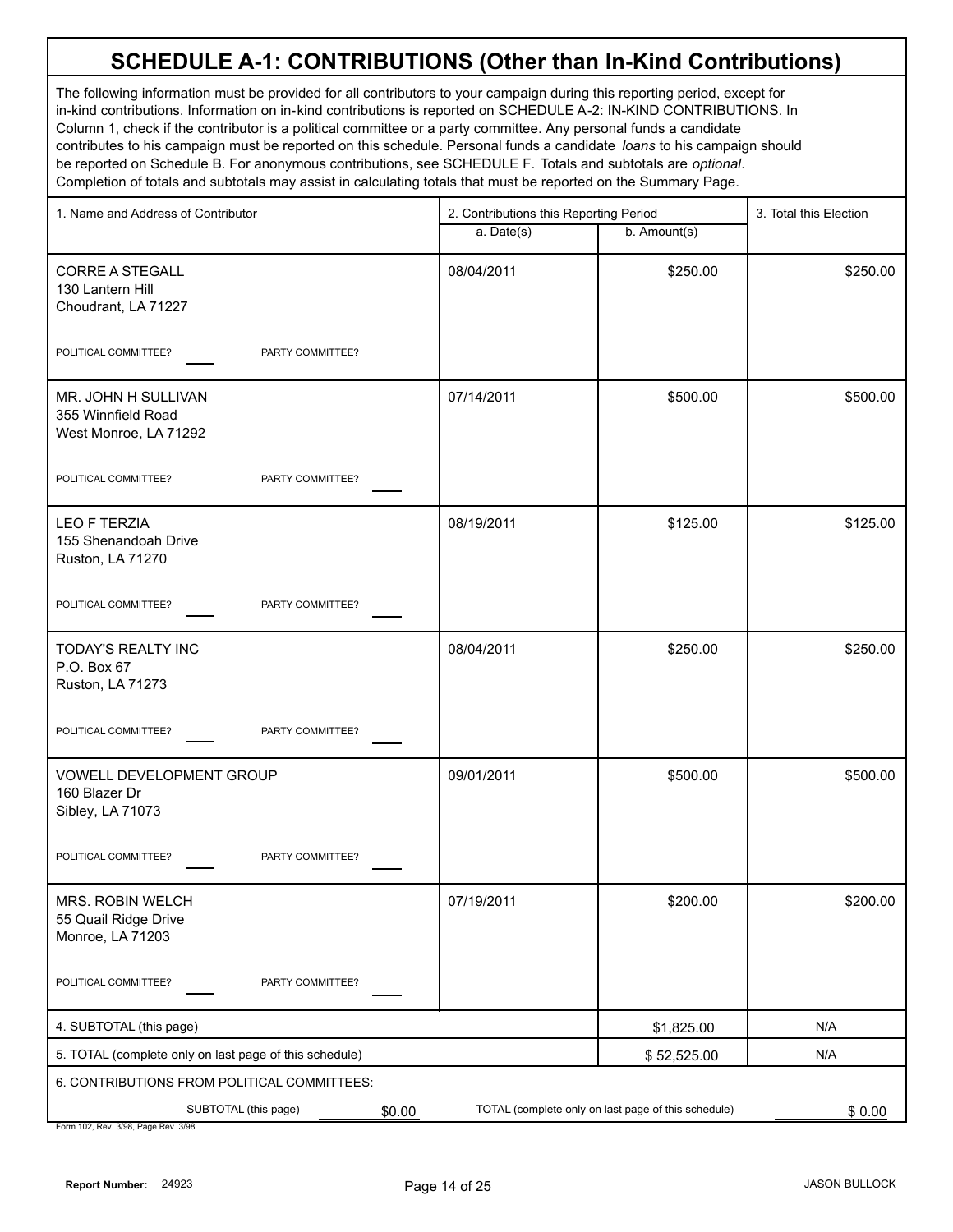#### **SCHEDULE B: LOANS RECEIVED**

The following information must be provided for each loan or line of credit received this reporting period, even if it has been repaid. Also, complete this schedule for loans received in prior periods that are still outstanding. Separate loans must be reported separately, even if from the same source. Any personal funds a candidate loans to his campaign must be reported on this schedule.

| 1. Name and address of lender<br><b>JASON BULLOCK</b><br>370 Tremont Drive<br><b>Ruston, LA 71270</b>                                                                                                               | 2. a. Date*                                                                                                                                                                                   | b. Interest rate<br>6/27/2011                                     | $0.00 \%$ (a.p.r.) |  |
|---------------------------------------------------------------------------------------------------------------------------------------------------------------------------------------------------------------------|-----------------------------------------------------------------------------------------------------------------------------------------------------------------------------------------------|-------------------------------------------------------------------|--------------------|--|
|                                                                                                                                                                                                                     |                                                                                                                                                                                               | c. Amount borrowed* $\dots\dots\dots\dots\dots\dots\dots\dots$ \$ | 15.000.00          |  |
|                                                                                                                                                                                                                     |                                                                                                                                                                                               |                                                                   | 15,000.00          |  |
|                                                                                                                                                                                                                     | *For lines of credit, give the date the line of credit was first committed<br>at Item 2a and list only the amount actually drawn at Item 2c.<br>OPTIONAL: Total amount of credit available \$ |                                                                   |                    |  |
| 3. Endorsers/Guarantors                                                                                                                                                                                             | 4. Repayments this period                                                                                                                                                                     |                                                                   |                    |  |
|                                                                                                                                                                                                                     | Date                                                                                                                                                                                          | Principal                                                         | Interest           |  |
|                                                                                                                                                                                                                     |                                                                                                                                                                                               |                                                                   |                    |  |
| (Enter the full name and address of each person or entity that has<br>endorsed, guaranteed or otherwise secured the loan or line of credit.<br>Also, state the amount of liability for each endorser or quarantor.) | (List payments of principal and interest separately. If separate amounts are not<br>known, list all payments under principal.)                                                                |                                                                   |                    |  |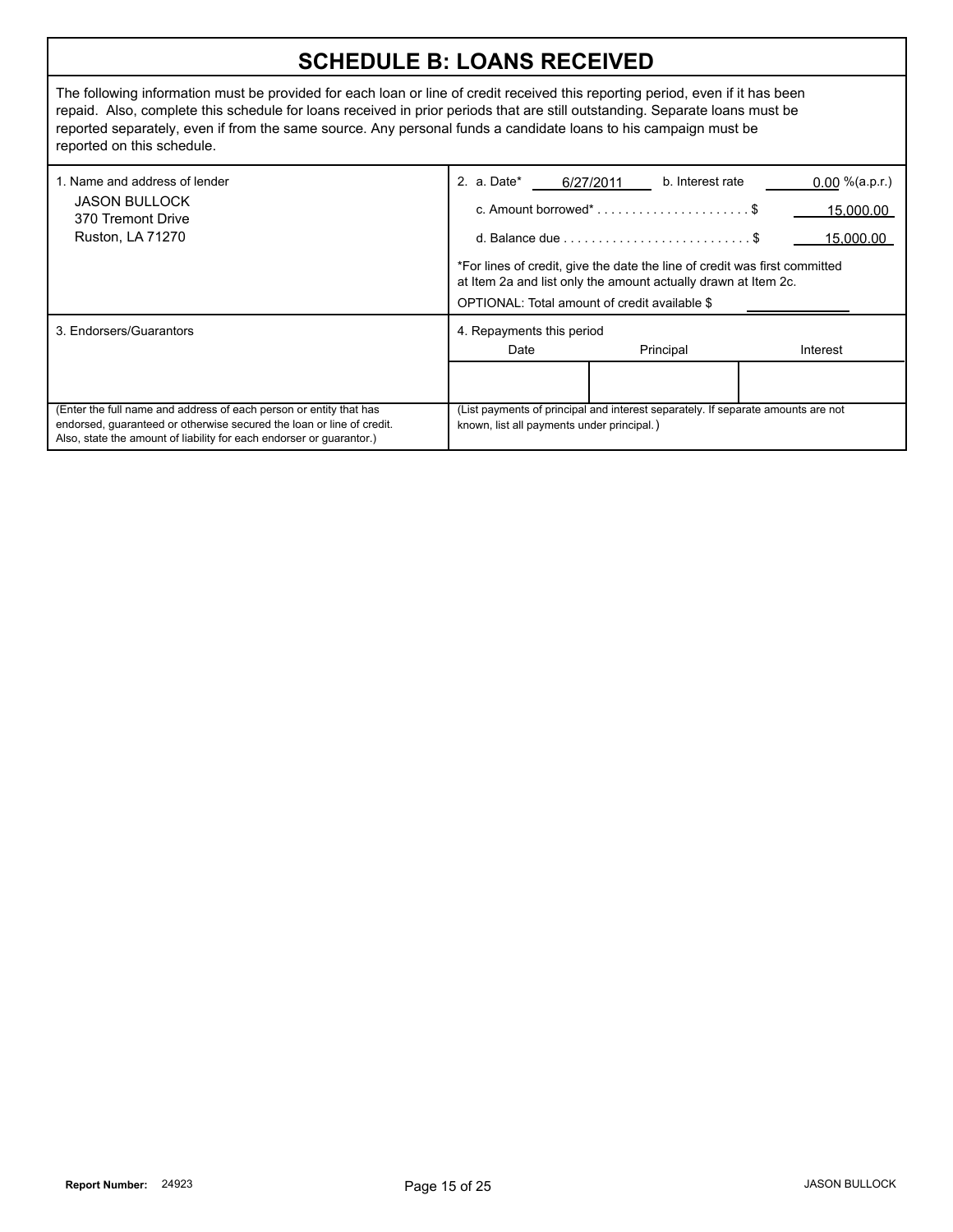| 1. Name and Address of Recipient                                                                         | 2. Expenditures this Reporting Period<br>a. Date(s)<br>b. Purpose(s) |                                                        | c. Amount(s) |
|----------------------------------------------------------------------------------------------------------|----------------------------------------------------------------------|--------------------------------------------------------|--------------|
| <b>ACADEMY SPORTS</b><br>111 Constitution Drive<br>West Monroe, LA 71270                                 | 07/13/2011                                                           | <b>Promotional - Shirts</b>                            | \$126.86     |
| <b>ACADEMY SPORTS</b><br>111 Constitution Drive<br>West Monroe, LA 71270                                 | 07/14/2011                                                           | <b>Promotional - Water Bottles</b>                     | \$39.29      |
| <b>ACADEMY SPORTS</b><br>111 Constitution Drive<br>West Monroe, LA 71270                                 | 07/14/2011                                                           | Promotional - Water Bottles<br>and Fundraiser Supplies | \$63.31      |
| ALBRITTON'S CONFECTION<br>3620 Cypress Street<br>West Monroe, LA 71291                                   | 08/15/2011                                                           | Fundraiser - Cookies                                   | \$131.90     |
| <b>BACKUS TRUE VALUE</b><br>103 N. Service Road E.<br>Ruston, LA 71270                                   | 07/14/2011                                                           | Fundraiser - Supplies - Helium<br>Tank                 | \$42.13      |
| <b>BACKUS TRUE VALUE</b><br>103 N. Service Road E.<br>Ruston, LA 71270                                   | 09/01/2011                                                           | Event Supplies - Helium Tank<br>for Jam at the Joe     | \$28.02      |
| <b>CHARITY BADGES INC</b><br>132 Windridge Drive<br>West Monroe, LA 71291                                | 07/12/2011                                                           | Sponsorship                                            | \$3,000.00   |
| <b>BALLOONS TOMORROW</b><br>3590 Utah Avenue N.E.<br>lowa City, IA 52240                                 | 07/12/2011                                                           | Promotional Items - Balloons<br>for Events             | \$210.00     |
| 3. SUBTOTAL (optional)                                                                                   |                                                                      |                                                        | \$3,641.51   |
| 4. TOTAL (optional - complete only on last page of this schedule)<br>Form 102, Rev. 3/98, Page Rev. 3/98 |                                                                      |                                                        |              |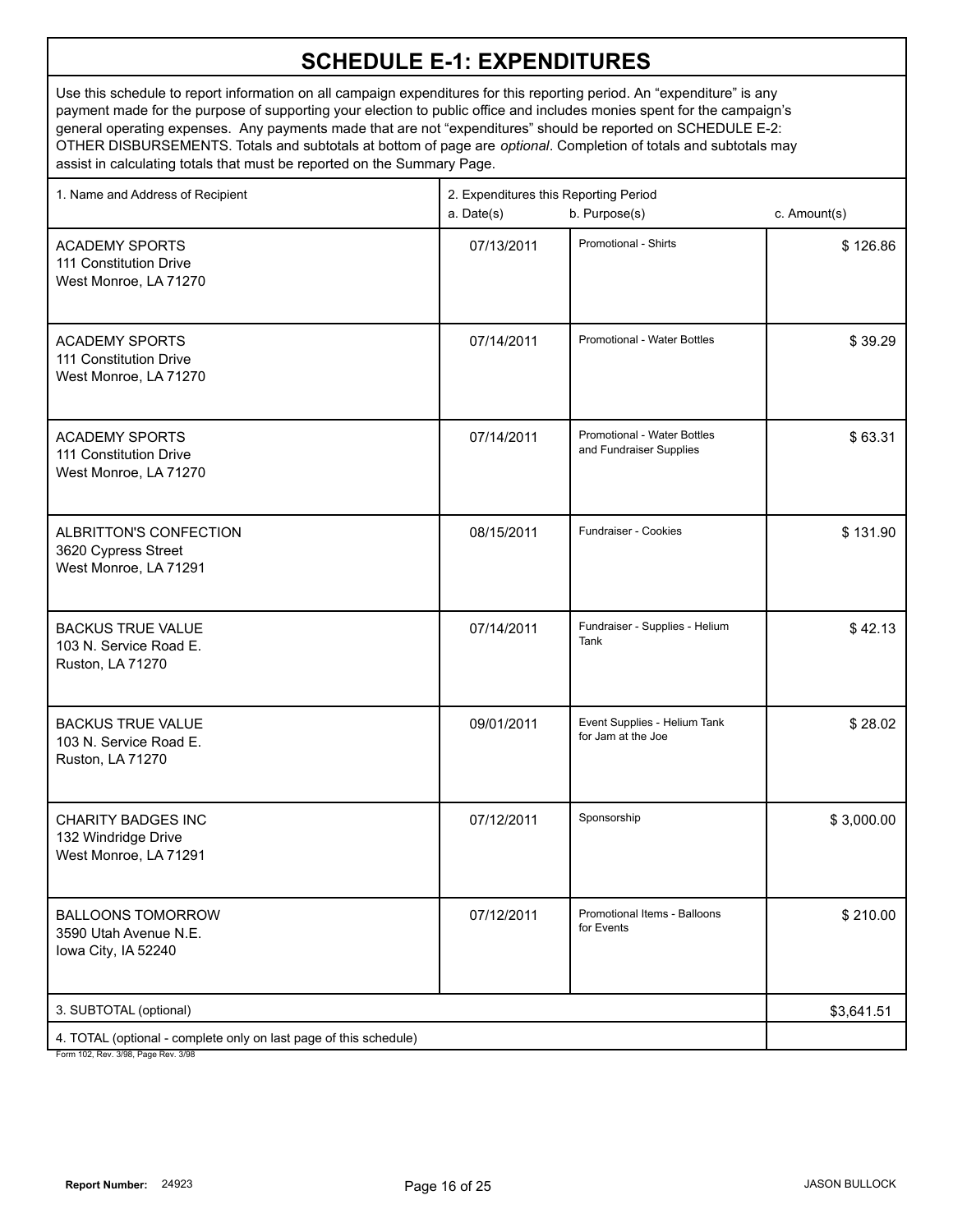| 1. Name and Address of Recipient                                                                         | 2. Expenditures this Reporting Period<br>b. Purpose(s)<br>a. Date(s) |                                                    | c. Amount(s) |
|----------------------------------------------------------------------------------------------------------|----------------------------------------------------------------------|----------------------------------------------------|--------------|
| <b>CABL</b><br>P.O. Box 4308<br>Baton Rouge, LA 70821                                                    | 08/01/2011                                                           | Membership Dues                                    | \$300.00     |
| CEDAR CREEK SCHOOL<br>2400 Cedar Creek Drive<br>Ruston, LA 71270                                         | 08/04/2011                                                           | Advertising - Football Program<br>Ad               | \$175.00     |
| <b>CRYSTAL CLEAR IMAGING</b><br>1401 Edwards Ave<br>Harahan, LA 70123                                    | 07/15/2011                                                           | Signs                                              | \$875.89     |
| DWS PROPERTIES LLC<br>P.O. Box 1092<br>Ruston, LA 71273                                                  | 08/12/2011                                                           | <b>Outdoor Advertising</b>                         | \$500.00     |
| DANSBY'S TAYLOR RENTAL CENTER<br>2101 Forsythe<br>Monroe, LA 71201                                       | 07/13/2011                                                           | Fundraiser - Chair and Table<br>rentals            | \$478.81     |
| <b>DECAL SHOP</b><br>140 Roach Road<br>Choudrant, LA 71227                                               | 07/05/2011                                                           | Signs - yard signs                                 | \$2,440.00   |
| <b>DELTA MINI MART</b><br>1201 Cooktown Road<br>Ruston, LA 71270                                         | 06/25/2011                                                           | Event Supplies - Ice for Bottled<br>Water          | \$36.91      |
| <b>DISCOUNT FAVORS</b><br>7950 NW 53rd Street<br>Ste 342<br>Doral, FL 33166                              | 06/13/2011                                                           | Promotional Items - Peach<br>Festival stress balls | \$879.97     |
| 3. SUBTOTAL (optional)                                                                                   |                                                                      |                                                    | \$5,686.58   |
| 4. TOTAL (optional - complete only on last page of this schedule)<br>Form 102, Rev. 3/98, Page Rev. 3/98 |                                                                      |                                                    |              |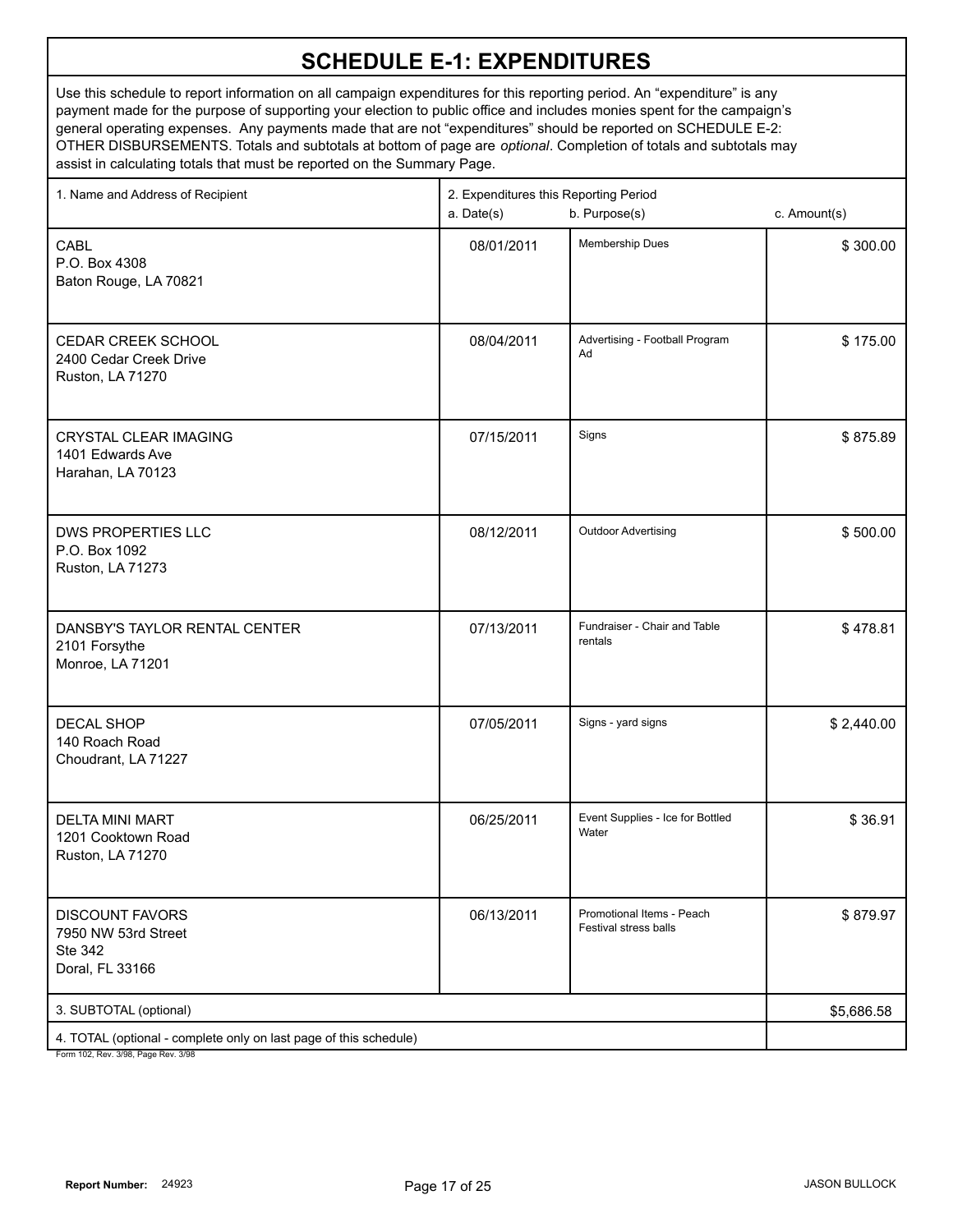| 1. Name and Address of Recipient                                                                         | a. Date(s) | 2. Expenditures this Reporting Period<br>b. Purpose(s)             |            |
|----------------------------------------------------------------------------------------------------------|------------|--------------------------------------------------------------------|------------|
| <b>DISCOUNT FAVORS</b><br>7950 NW 53rd Street<br>Ste 342<br>Doral, FL 33166                              | 06/27/2011 | Promotional Items - Stress<br><b>Balls for Watermelon Festival</b> | \$569.96   |
| FARMERVILLE HIGH SCHOOL<br>300 Anthony Street<br>Farmerville, LA 71270                                   | 09/02/2011 | Advertising - Football programs<br>to hand out                     | \$315.00   |
| FARMERVILLE HIGH SCHOOL<br>300 Anthony Street<br>Farmerville, LA 71270                                   | 09/09/2011 | Advertising - Football Programs<br>to hand out                     | \$237.00   |
| <b>FARMERVILLE JAYCEES</b><br>P.O. Box 49<br>Farmerville, LA 71241                                       | 07/18/2011 | Watermelon Festival Parade<br>Fee                                  | \$20.00    |
| <b>FARMERVILLE JAYCEES</b><br>P.O. Box 49<br>Farmerville, LA 71241                                       | 08/22/2011 | Sponsorship & Watermelons<br>bought at Auction                     | \$1,325.00 |
| <b>GRAY DURR MARKETING</b><br>1024 Ward Chapel Road<br>Farmerville, LA 71227                             | 07/18/2011 | <b>Outdoor Advertising</b>                                         | \$1,050.00 |
| <b>GREAT AMERICAN COOKIE COMPANY</b><br>4700 Millhaven Road<br>Monroe, LA 71201                          | 07/14/2011 | Fundraiser                                                         | \$39.35    |
| <b>JORDAN HAMILTON</b><br>302 Betty Street<br>Farmerville, LA 71241                                      | 08/15/2011 | Campaign Worker                                                    | \$1,100.00 |
| 3. SUBTOTAL (optional)                                                                                   | \$4,656.31 |                                                                    |            |
| 4. TOTAL (optional - complete only on last page of this schedule)<br>Form 102, Rev. 3/98, Page Rev. 3/98 |            |                                                                    |            |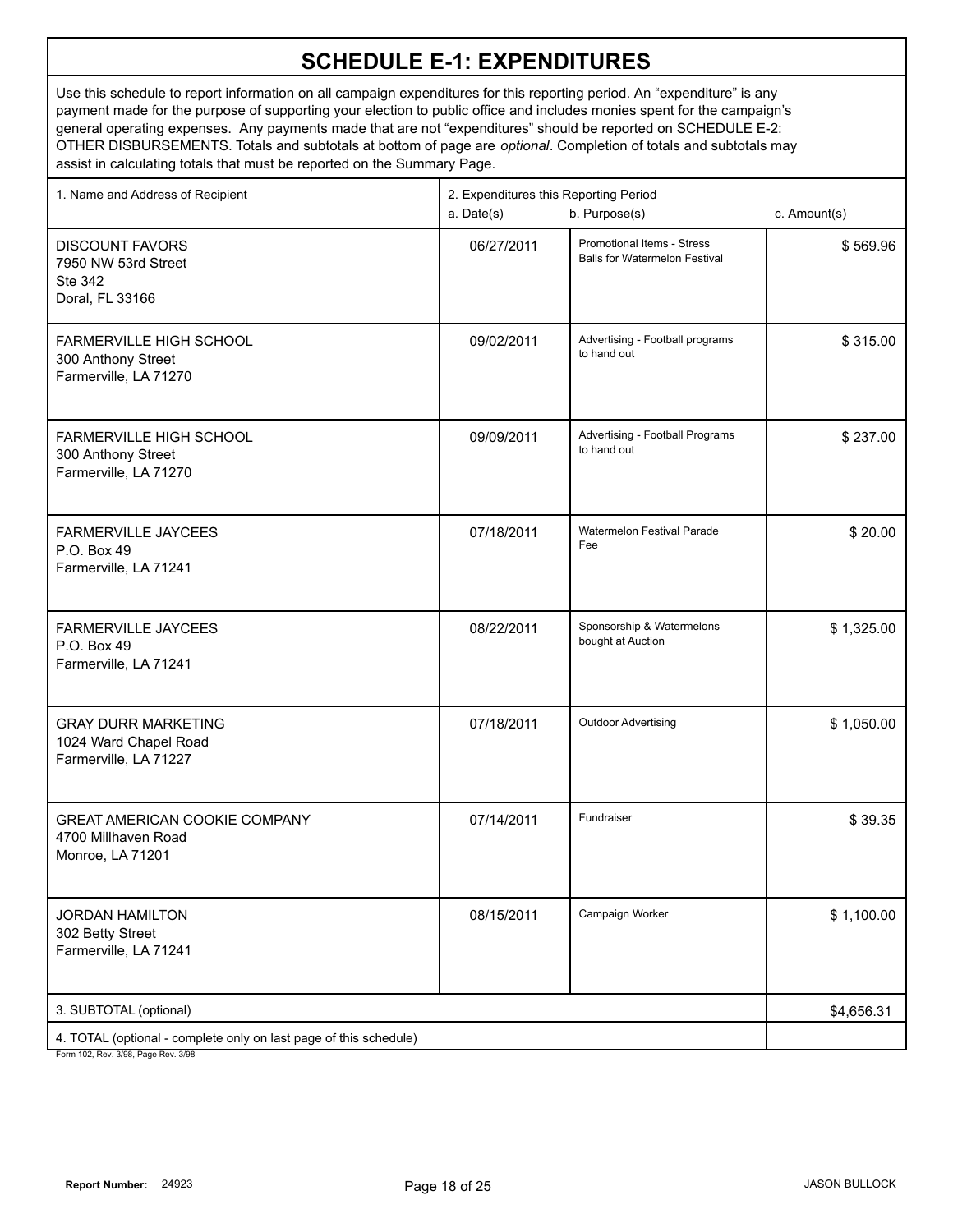| 1. Name and Address of Recipient                                                                         | a. Date(s) | 2. Expenditures this Reporting Period<br>b. Purpose(s)<br>c. Amount(s) |             |
|----------------------------------------------------------------------------------------------------------|------------|------------------------------------------------------------------------|-------------|
| <b>HOBBY LOBBY</b><br>200 Blanchard Drive<br>West Monroe, LA 71270                                       | 07/13/2011 | Fundraiser - Supplies and<br>Decorations                               | \$136.77    |
| <b>IAB CONSULTING</b><br>P.O. Box 786<br>Homer, LA 71040                                                 | 08/19/2011 | Consulting - Polling & District<br>Sofware                             | \$1,112.20  |
| <b>CHUMLY INC</b><br>4320 South Trailridge Ave<br>Boise, ID 83716                                        | 08/23/2011 | Consulting - Social Media<br>Software                                  | \$3,995.00  |
| <b>KAP INVESTMENTS</b><br>500 North Main Street<br>Farmerville, LA 71241                                 | 06/29/2011 | Farmerville Headquarters -<br>Rent                                     | \$2,000.00  |
| KENCO OUTDOOR ADVERTISING<br>P.O. Box 609<br>Ruston, LA 71273                                            | 07/26/2011 | <b>Outdoor Advertising</b>                                             | \$2,800.00  |
| L.L. BEAN<br>3 Campus Drive<br>Freeport, ME 04034                                                        | 07/12/2011 | Promotional Items - Shirts                                             | \$38.95     |
| <b>LAMAR COMPANIES</b><br>P.O. Box 96030<br>Baton Rouge, LA 70896                                        | 07/18/2011 | Outdoor Advertising                                                    | \$1,250.00  |
| <b>LAND'S END</b><br>P.O Box 217<br>Dodgeville, WI 53533                                                 | 06/16/2011 | Promotional - shirts to be<br>monogrammed with logo                    | \$67.55     |
| 3. SUBTOTAL (optional)                                                                                   |            |                                                                        | \$11,400.47 |
| 4. TOTAL (optional - complete only on last page of this schedule)<br>Form 102, Rev. 3/98, Page Rev. 3/98 |            |                                                                        |             |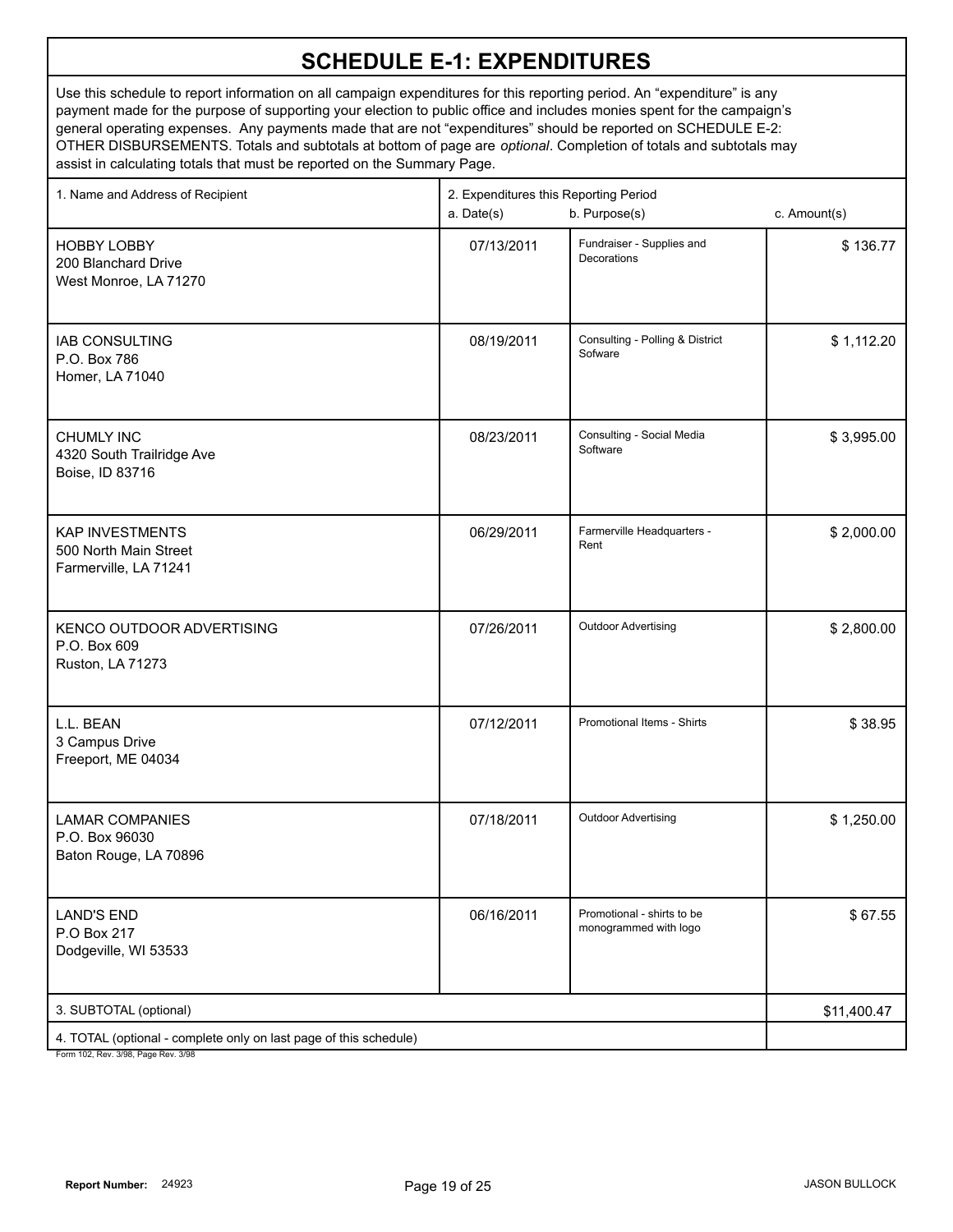Use this schedule to report information on all campaign expenditures for this reporting period. An "expenditure" is any payment made for the purpose of supporting your election to public office and includes monies spent for the campaign's general operating expenses. Any payments made that are not "expenditures" should be reported on SCHEDULE E-2: OTHER DISBURSEMENTS. Totals and subtotals at bottom of page are *optional*. Completion of totals and subtotals may assist in calculating totals that must be reported on the Summary Page.

| 1. Name and Address of Recipient                                                                     | 2. Expenditures this Reporting Period<br>b. Purpose(s)<br>c. Amount(s)<br>a. Date(s) |                                                            |            |
|------------------------------------------------------------------------------------------------------|--------------------------------------------------------------------------------------|------------------------------------------------------------|------------|
| LINCOLN PARISH CLERK OF COURT<br>100 W. Texas Avenue<br>Ruston, LA 71270                             | 08/29/2011                                                                           | Qualifying                                                 | \$337.50   |
| LOUISIANA TECH ALUMNI ASSOCIATION<br>P.O. Box 3183<br>Ruston, LA 71272                               | 07/05/2011                                                                           | Sponsorship - Tech Happening<br><b>XXX</b>                 | \$400.00   |
| <b>JACK LOVE</b><br>602 Whispering Pines<br>Ruston, LA 71270                                         | 08/22/2011                                                                           | Fundraiser - Reimbursement for<br>Alcohol                  | \$408.80   |
| LOWE'S<br>809 Morrison Drive<br>Ruston, LA 71270                                                     | 07/29/2011                                                                           | Zip ties for Signs                                         | \$3.23     |
| NIKE.COM<br>One Bowerman Drive<br>Beaverton, OR 97005                                                | 06/13/2011                                                                           | Promotional - Shirts with<br>monogrammed logo              | \$46.66    |
| OFFICE DEPOT<br>221 Service Road<br>Ruston, LA 71270                                                 | 07/14/2011                                                                           | Fundraiser - Supplies                                      | \$61.89    |
| OFFICE DEPOT<br>221 Service Road<br>Ruston, LA 71270                                                 | 07/14/2011                                                                           | Fundraiser - Supplies                                      | \$7.27     |
| OFFICE DEPOT<br>221 Service Road<br>Ruston, LA 71270                                                 | 07/23/2011                                                                           | Office Equipment - Color Laser<br>Printer for Headquarters | \$895.88   |
| 3. SUBTOTAL (optional)                                                                               |                                                                                      |                                                            | \$2,161.23 |
| 4. TOTAL (optional - complete only on last page of this schedule)<br>Form 102 Rev 3/08 Rage Rev 3/08 |                                                                                      |                                                            |            |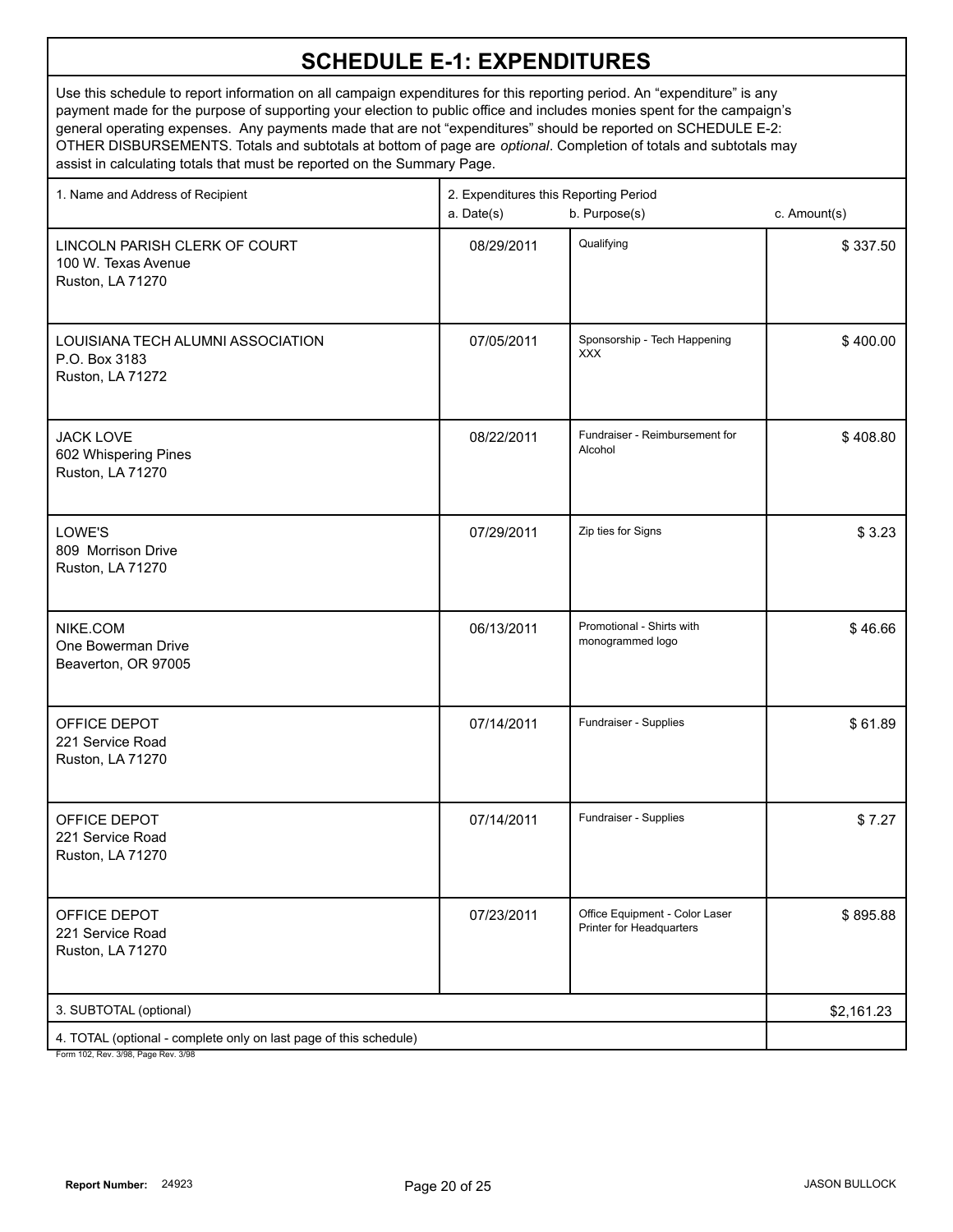| 1. Name and Address of Recipient                                                                         | 2. Expenditures this Reporting Period<br>a. Date(s)<br>b. Purpose(s) |                                                                                             | c. Amount(s) |
|----------------------------------------------------------------------------------------------------------|----------------------------------------------------------------------|---------------------------------------------------------------------------------------------|--------------|
| PENGUIN PERFECT<br>P.O. Box 1869<br>Ruston, LA 71270                                                     | 07/27/2011                                                           | <b>Promotional Items</b>                                                                    | \$107.00     |
| <b>KKI PROMOTIONS</b><br>PO Box 2062<br>Monroe, LA 71201                                                 | 07/12/2011                                                           | Promotional Items - Fans for<br>Peach Festival                                              | \$248.00     |
| <b>KKI PROMOTIONS</b><br>PO Box 2062<br>Monroe, LA 71201                                                 | 08/15/2011                                                           | Promotional Items - Fans for<br><b>Watermelon Festival</b>                                  | \$248.34     |
| PROSPER MARKETING GROUP<br>1700 Highland Meadows<br>Prosper, TX 75078                                    | 08/15/2011                                                           | Promotional Items - Stadium<br>Cups                                                         | \$424.24     |
| QUESTCOMM CONSULTANTS<br>P.O. Box 14262<br>Monroe, LA 71207                                              | 06/23/2011                                                           | <b>Consultant - Initial Retainer Fee</b>                                                    | \$8,500.00   |
| QUESTCOMM CONSULTANTS<br>P.O. Box 14262<br>Monroe, LA 71207                                              | 08/27/2011                                                           | Advertising - TV Ad Production<br>& Fundraiser - Addressing &<br><b>Mailing Invitations</b> | \$1,271.60   |
| QUESTCOMM CONSULTANTS<br>P.O. Box 14262<br>Monroe, LA 71207                                              | 08/29/2011                                                           | Consultant - August 2011<br>Monthly Retainer                                                | \$1,500.00   |
| <b>RAPID SIGNS</b><br>120 West Railroad Avenue<br>Ruston, LA 71270                                       | 07/18/2011                                                           | Signs - Yard signs and door<br>hangers                                                      | \$2,260.60   |
| 3. SUBTOTAL (optional)                                                                                   | \$14,559.78                                                          |                                                                                             |              |
| 4. TOTAL (optional - complete only on last page of this schedule)<br>Form 102, Rev. 3/98, Page Rev. 3/98 |                                                                      |                                                                                             |              |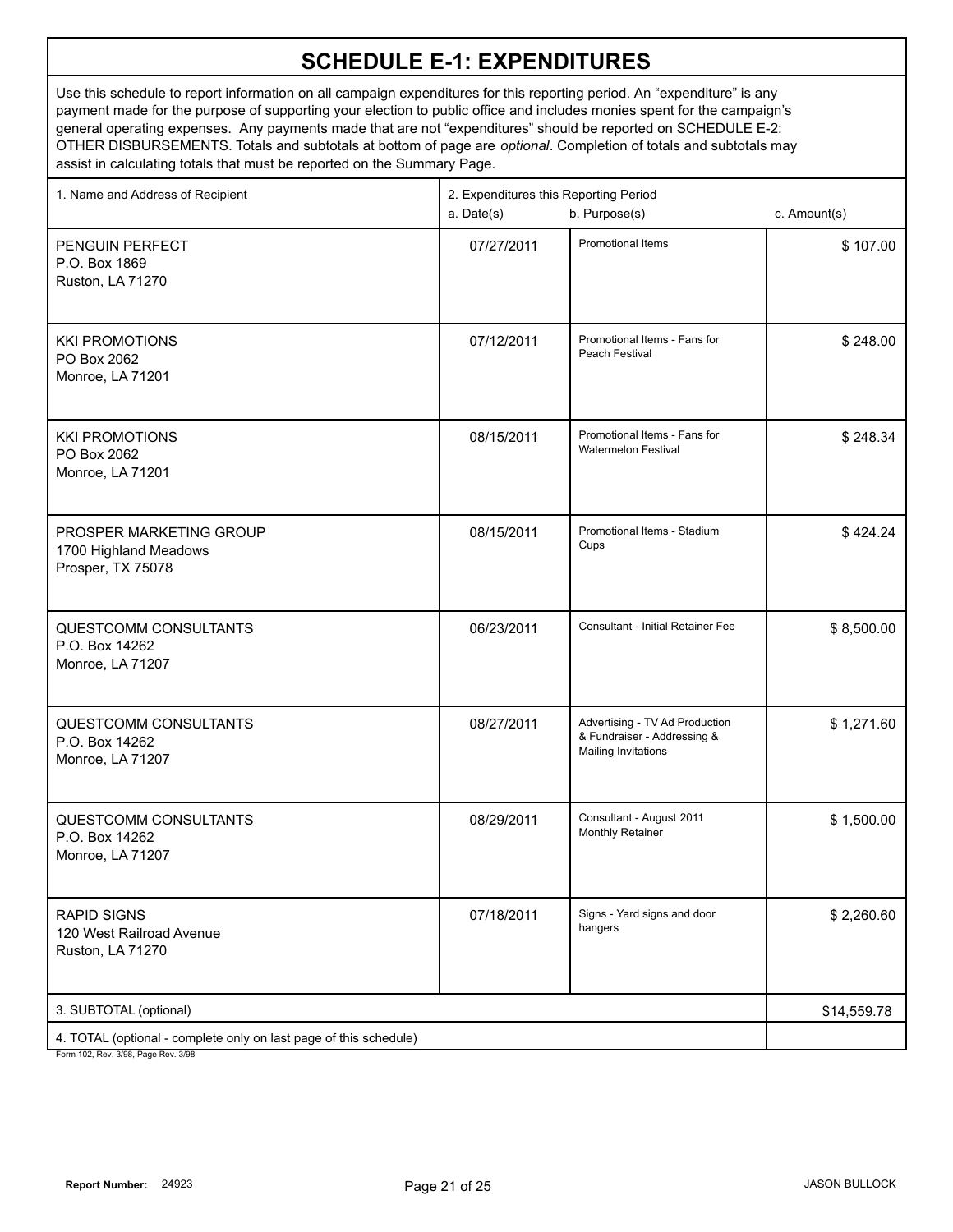| 1. Name and Address of Recipient                                                                         | 2. Expenditures this Reporting Period<br>b. Purpose(s)<br>a. Date(s) |                                                                    | c. Amount(s) |
|----------------------------------------------------------------------------------------------------------|----------------------------------------------------------------------|--------------------------------------------------------------------|--------------|
| <b>RAPID SIGNS</b><br>120 West Railroad Avenue<br>Ruston, LA 71270                                       | 08/01/2011                                                           | Signs                                                              | \$651.00     |
| DUBACH RESTORATION BEAUTIFICATION<br><b>ORGANIZATION</b><br>165 Main Street<br>Dubach, LA 71235          | 09/01/2011                                                           | Sponsorship-Booth                                                  | \$25.00      |
| <b>RUSTON DAYLIGHT DONUTS</b><br>108 Monticello Drive<br>Ruston, LA 71270                                | 07/30/2011                                                           | Event Supplies - Donuts for<br>Watermelon<br>Festival/Headquarters | \$42.96      |
| <b>RUSTON HIGH SCHOOL</b><br>900 Bearcat Drive<br>Ruston, LA 71270                                       | 08/15/2011                                                           | Advertising - Football Program                                     | \$175.00     |
| RUSTON/LINCOLN CONVENTION & VISITOR'S<br><b>BUREAU</b><br>2111 North Trenton<br>Ruston, LA 71270         | 07/21/2011                                                           | Sponsorship - Jam at the Joe                                       | \$1,000.00   |
| <b>SAM'S CLUB</b><br>5400 Frontage Road<br>Monroe, LA 71203                                              | 07/18/2011                                                           | Fundraiser - Supplies                                              | \$241.35     |
| <b>SILMON WHOLESALE</b><br>209 Claiborne Street<br>West Monroe, LA 71291                                 | 06/22/2011                                                           | Promotional Item - Candy for<br>Peach Parade                       | \$157.37     |
| SILMON WHOLESALE<br>209 Claiborne Street<br>West Monroe, LA 71291                                        | 07/27/2011                                                           | Promotional Items - Candy for<br><b>Watermelon Festival</b>        | \$171.70     |
| 3. SUBTOTAL (optional)                                                                                   | \$2,464.38                                                           |                                                                    |              |
| 4. TOTAL (optional - complete only on last page of this schedule)<br>Form 102, Rev. 3/98, Page Rev. 3/98 |                                                                      |                                                                    |              |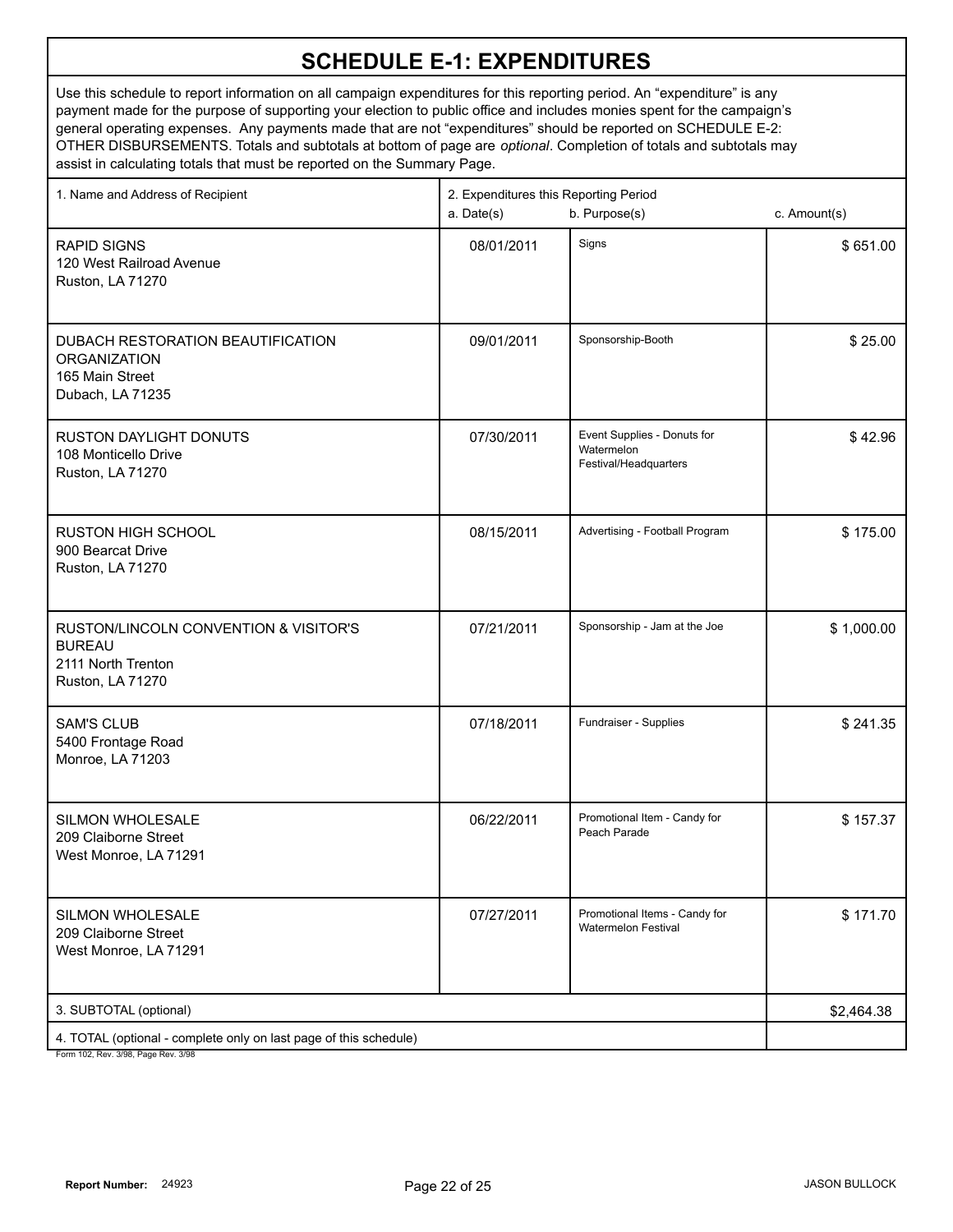Use this schedule to report information on all campaign expenditures for this reporting period. An "expenditure" is any payment made for the purpose of supporting your election to public office and includes monies spent for the campaign's general operating expenses. Any payments made that are not "expenditures" should be reported on SCHEDULE E-2: OTHER DISBURSEMENTS. Totals and subtotals at bottom of page are *optional*. Completion of totals and subtotals may assist in calculating totals that must be reported on the Summary Page.

| 1. Name and Address of Recipient                                                                     | 2. Expenditures this Reporting Period<br>a. Date(s)<br>b. Purpose(s) |                                                                           | c. Amount(s) |
|------------------------------------------------------------------------------------------------------|----------------------------------------------------------------------|---------------------------------------------------------------------------|--------------|
| SIR SPEEDY<br>1825 Avenue of America<br>Monroe, LA 71201                                             | 07/05/2011                                                           | Advertising - Business Cards                                              | \$82.49      |
| SIR SPEEDY<br>1825 Avenue of America<br>Monroe, LA 71201                                             | 07/05/2011                                                           | Advertising - Business Cards                                              | \$104.49     |
| SPEAKING OF SPECIALTIES<br>1501 Mesa Avenue<br>Ruston, LA 71270                                      | 08/02/2011                                                           | Promotional Items - Pens with<br>logo                                     | \$464.83     |
| <b>DOUG STRAIN</b><br>1931 Hwy 821<br>Choudrant, LA 71227                                            | 07/31/2011                                                           | <b>Outdoor Advertising</b>                                                | \$200.00     |
| SUPER 1 FOODS<br>1500 North Trenton<br>Ruston, LA 71270                                              | 06/24/2011                                                           | Event Supplies - Peach Festival<br>snacks for visitors at<br>headquarters | \$167.07     |
| SUPER 1 FOODS<br>1500 North Trenton<br>Ruston, LA 71270                                              | 07/14/2011                                                           | Fundraiser - Food Items                                                   | \$34.97      |
| TERRAL OUTDOOR - CHARLES TERRAL<br>168 Barr Road<br>Farmerville, LA 71241                            | 09/06/2011                                                           | <b>Outdoor Advertising</b>                                                | \$600.00     |
| <b>TERZIA'S</b><br>1700 E. Kentucky Avenue<br>Ruston, LA 71270                                       | 09/01/2011                                                           | Fundraiser - Rental of tables<br>and chairs                               | \$578.25     |
| 3. SUBTOTAL (optional)                                                                               | \$2,232.10                                                           |                                                                           |              |
| 4. TOTAL (optional - complete only on last page of this schedule)<br>Form 102 Rev 3/08 Rage Rev 3/08 |                                                                      |                                                                           |              |

3/98, Page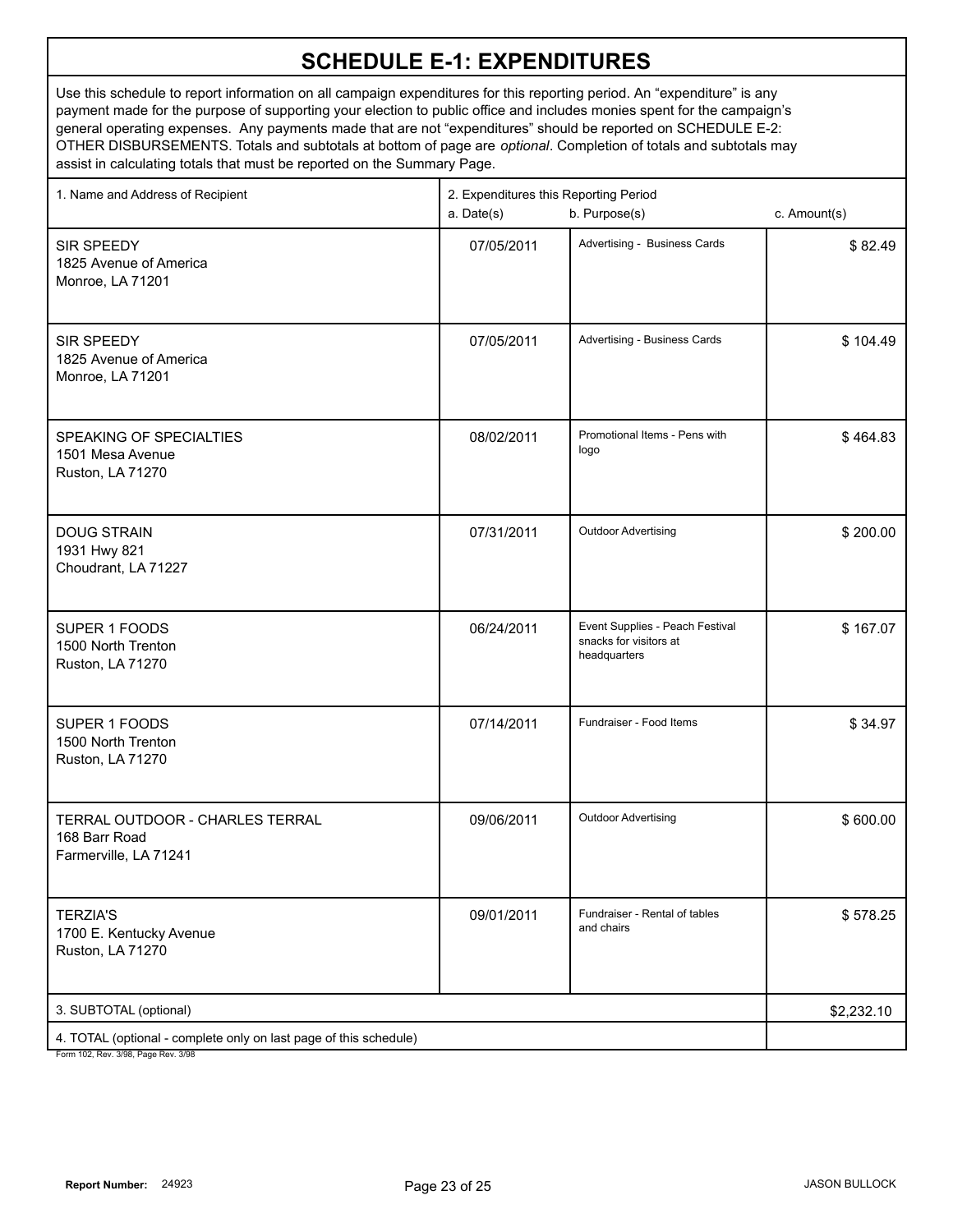| 1. Name and Address of Recipient                                                                     | 2. Expenditures this Reporting Period<br>b. Purpose(s)<br>a. Date(s)<br>c. Amount(s) |                                               |            |
|------------------------------------------------------------------------------------------------------|--------------------------------------------------------------------------------------|-----------------------------------------------|------------|
| THE DECAL SHOP<br>140 Roach Road<br>Choudrant, LA 71227                                              | 08/15/2011                                                                           | Signs                                         | \$2,564.00 |
| THE PAPER MARKET<br>1818 Forsythe<br>Monroe, LA 71201                                                | 07/13/2011                                                                           | Fundraiser - Supplies and<br>Decorations      | \$152.57   |
| <b>TOMMY'S TEES</b><br>2305 North Service Road<br>Ruston, LA 71270                                   | 06/20/2011                                                                           | Promotional - t-shirts                        | \$1,000.00 |
| <b>TOMMY'S TEES</b><br>2305 North Service Road<br>Ruston, LA 71270                                   | 06/22/2011                                                                           | Promotional Item - T-shirts                   | \$2,119.38 |
| <b>TOMMY'S TEES</b><br>2305 North Service Road<br>Ruston, LA 71270                                   | 07/14/2011                                                                           | Promotional - T-shirts                        | \$3,188.16 |
| <b>UNDERARMOUR</b><br>1010 Swan Creek Drive<br>Curtis Bay, MD 21226                                  | 06/15/2011                                                                           | Promotional - Shirts with<br>monogrammed logo | \$454.87   |
| <b>UNDERARMOUR</b><br>1010 Swan Creek Drive<br>Curtis Bay, MD 21226                                  | 07/13/2011                                                                           | Advertising - Shirts                          | \$204.95   |
| UNION CHRISTIAN ACADEMY<br>110 West Hill Street<br>Farmerville, LA 71270                             | 08/31/2011                                                                           | Advertising - Football Program<br>Ad          | \$150.00   |
| 3. SUBTOTAL (optional)                                                                               | \$9,833.93                                                                           |                                               |            |
| 4. TOTAL (optional - complete only on last page of this schedule)<br>Form 102 Rev 3/98 Page Rev 3/98 |                                                                                      |                                               |            |